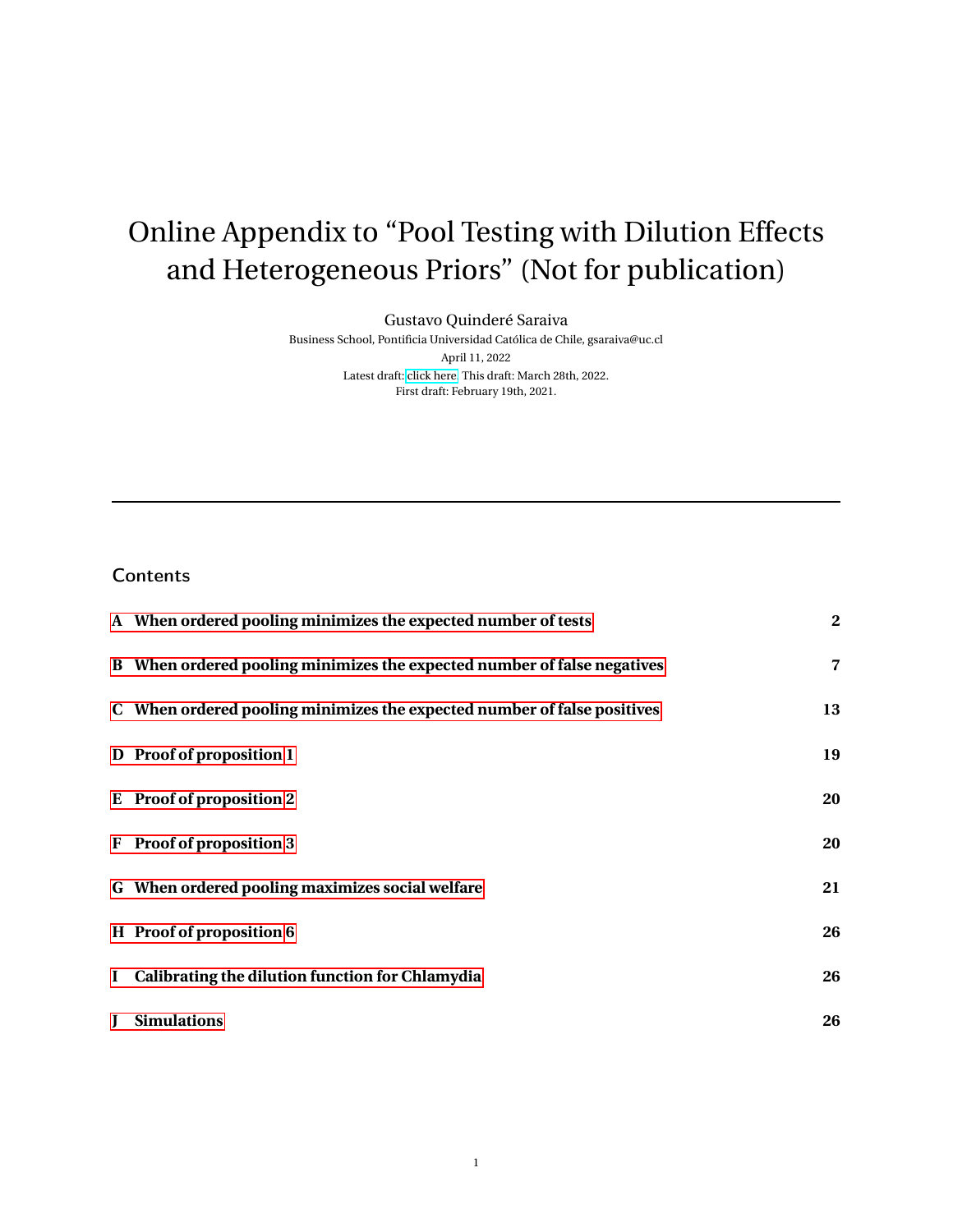## **Appendix**

## <span id="page-1-0"></span>A. When ordered pooling minimizes the expected number of tests

For any arbitrary group  $G_g \subseteq S$ , we define

$$
T_{G_g} \equiv \left\{ \begin{array}{ll} 1, & \mbox{if} \; |G_g| = 1 \\ 1 + |G_g| \sum_{I=0}^{|G_g|} h(I,k) P_{G_g}(I), & \mbox{if} \; |G_g| > 1 \end{array} \right., \label{eq:tof}
$$

<span id="page-1-2"></span>which corresponds to the expected number of tests for group  $G_{\mathrm{g}}$  . $^1$  $^1$ 

**Lemma 1** If  $h(\cdot, k)$  is concave, then for any arbitrary group  $G_g \subseteq S$  such that  $|G_g| = k$ , and any  $l \in G_g$ ,

$$
\sum_{I=0}^{k-1} P_{G_g \setminus \{l\}}(I)[h(I+1,k)-h(I,k)]
$$

*is decreasing in the probability of infection from each subject in*  $G_g \setminus \{l\}$ *.* 

**Proof:** Notice that

$$
\sum_{I=0}^{k-1} P_{G_{g}\setminus\{l\}}(I)[h(I+1,k)-h(I,k)]
$$

corresponds to a weighted average of  $h(I+1,k) - h(I,k)$ , where the weights are determined by the probability mass function  $P_{G_g \setminus \{l\}}(\cdot)$ . Clearly, increasing the probability of infection from a subject in  $G_g \setminus \{l\}$ causes this average to put more weight on higher values of *I* (formally, letting *Y* be the random variable associated with the probability mass function  $P_{G_g \setminus \{l\}}(\cdot)$  and  $Y'$  be its transformed version after the probability of infection from a subject in  $G_g \setminus \{l\}$  is increased, we have that  $Y'$  first-order stochastically dominates *Y*). Therefore, because concavity of  $h(\cdot, k)$  implies that  $h(I+1, k) - h(I, k)$  is decreasing in *I*, we have that increasing the probability of infection from a subject in  $G_g \setminus \{l\}$  causes  $\sum_{I=0}^{k-1} P_{G_g \setminus \{l\}}(I) [h(I+1) - h(I+1)]$  $1, k$ ) −  $h(I, k)$ ] to decrease.

<span id="page-1-3"></span>**Lemma 2** Let  $G_1$  and  $G_2$  be two disjoint subsets of S such that  $|G_1| = k_1 \geq 2$  and  $|G_2| = k_2 \geq 2$ . Then consider *the following ordered partitions of*  $G_1 \cup G_2$ *:* 

$$
\{G_1^*, G_2^*\},
$$

*and*

$$
\{G_2^{**}, G_1^{**}\},
$$

*where*  $|G_1^*|$  $|_1^*| = |G_1^{**}|$  $|S_1^{**}| = k_1, |G_2^*|$  $|S_2^*| = |G_2^{**}|$  $|z^*| = k_2$ , *i* < *j* for all *i* ∈  $G_1^*$  and all *j* ∈  $G_2^*$  and *i* > *j* for all *i* ∈  $G_1^{**}$  and all *j* ∈  $G_2$ <sup>\*\*</sup> 2 *.*

*If*  $h(\cdot, k_1)$  *and*  $h(\cdot, k_2)$  *are both concave, then* 

$$
\min\{T_{G_1^*} + T_{G_2^*}, T_{G_1^{**}} + T_{G_2^{**}}\} \le T_{G_1} + T_{G_2}.
$$

<span id="page-1-1"></span> $1$  The constant 1 corresponds to the pooled test performed for the group, while the second term corresponds to the probability that the pooled test detects infection times the number of subjects in the group (who are each tested individually in the event the pooled test detects infection). If the group is comprised of a single subject, then only one test is performed for that subject.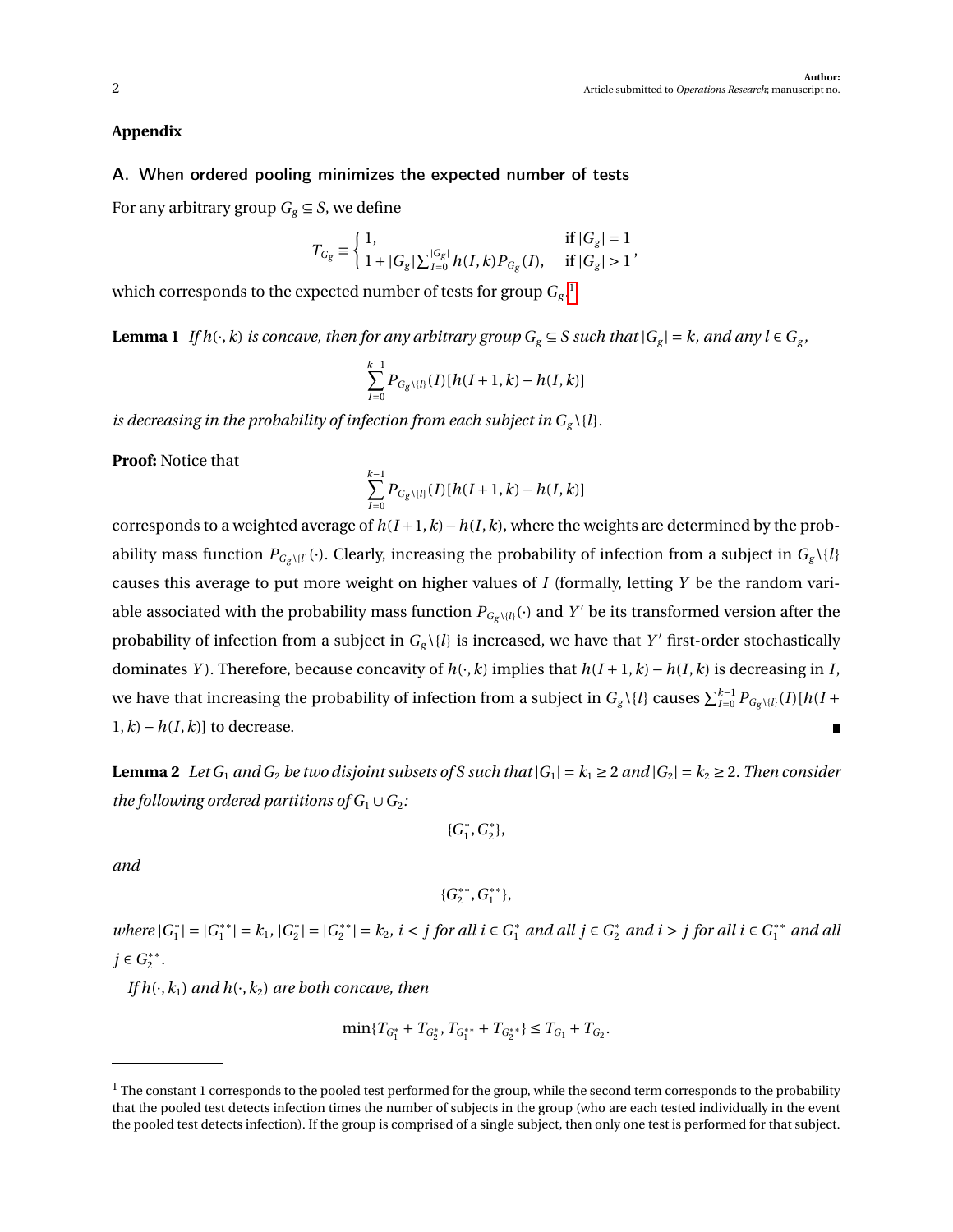**Proof:** If  $\{G_1, G_2\} = \{G_1^*$  $_1^*, G_2^*$ <sup>2</sup>/<sub>2</sub> or {*G*<sub>1</sub>, *G*<sub>2</sub>} = {*G*<sub>1</sub><sup>\*\*</sup> 1 ,*G* ∗∗ <sup>\*\*</sup>}, the proof is trivial. So suppose that  $\{G_1, G_2\} \neq \{G_1^*$  $_1^*, G_2^*$  $\begin{bmatrix} * \\ 2 \end{bmatrix}$ and  ${G_1, G_2} \neq {G_1^*}^*$ 1 ,*G* ∗∗  $\binom{**}{2}$ , so that

$$
\min_{i \in G_1} i < \max_{j \in G_2} j
$$

and

$$
\min_{j\in G_2}j<\max_{i\in G_1}i.
$$

For an arbitrary  $i \in G_1$  and  $j \in G_2$  either one of the following inequalities must hold

$$
\sum_{I=0}^{k_1-1} P_{G_1\backslash\{i\}}(I)[h(I+1,k_1)-h(I,k_1)] \le \sum_{I=0}^{k_2-1} P_{G_2\backslash\{j\}}(I)[h(I+1,k_2)-h(I,k_2)] \tag{1}
$$

or

$$
\sum_{I=0}^{k_2-1} P_{G_2\setminus\{j\}}(I)[h(I+1,k_2)-h(I,k_2)] \le \sum_{I=0}^{k_1-1} P_{G_1\setminus\{i\}}(I)[h(I+1,k_1)-h(I,k_1)].\tag{2}
$$

## 1. Suppose that inequality [2](#page-2-0) holds. Then define

<span id="page-2-5"></span><span id="page-2-0"></span>
$$
\overline{i} \equiv \max_{i \in G_1} i
$$

and

$$
\underline{j}\equiv \min_{j\in G_2}j.
$$

Because  $q_{\overline{i}} \geq q_i$ , lemma [1](#page-1-2) implies that

<span id="page-2-1"></span>
$$
\sum_{I=0}^{k_1-1} P_{G_1\setminus\{i\}}(I)[h(I+1,k_1)-h(I,k_1)] \le \sum_{I=0}^{k-1} P_{G_1\setminus\{\overline{i}\}}(I)[h(I+1,k_1)-h(I,k_1)].\tag{3}
$$

Analogously,  $q_j \leq q_j$  and lemma [1](#page-1-2) imply that

<span id="page-2-2"></span>
$$
\sum_{I=0}^{k_2-1} P_{G_2\setminus\{j\}}(I)[h(I+1,k_2)-h(I,k_2)] \leq \sum_{I=0}^{k_2-1} P_{G_2\setminus\{j\}}(I)[h(I+1,k_2)-h(I,k_2)]. \tag{4}
$$

Together inequalities [2,](#page-2-0) [3](#page-2-1) and [4](#page-2-2) imply that

<span id="page-2-4"></span>
$$
\sum_{I=0}^{k_2-1} P_{G_2\setminus\{j\}}(I)[h(I+1,k_2)-h(I,k_2)] \le \sum_{I=0}^{k_1-1} P_{G_1\setminus\{\tilde{l}\}}(I)[h(I+1,k_1)-h(I,k_1)].\tag{5}
$$

Now let us exchange the position of subjects <u>*i*</u> and  $\overline{j}$  to create the new groups

$$
\tilde{G}_1 = G_1 \cup \{j\} \setminus \{\overline{i}\}\
$$

and

<span id="page-2-3"></span>
$$
\tilde{G}_2 = G_2 \cup \{\overline{i}\} \setminus \{\underline{j}\}.
$$

We will show that  $T_{\tilde{G}_1} + T_{\tilde{G}_2} \le T_{G_1} + T_{G_2}$ . First, notice that

$$
T_{\tilde{G}_1} + T_{\tilde{G}_2} \le T_{G_1} + T_{G_2}
$$
\n
$$
\iff \sum_{I=0}^{k_1} h(I, k_1) P_{\tilde{G}_1}(I) + \sum_{I=0}^{k_2} h(I, k_2) P_{\tilde{G}_2}(I) \le \sum_{I=0}^{k_1} h(I, k_1) P_{G_1}(I) + \sum_{I=0}^{k_2} h(I, k_2) P_{G_2}(I) \tag{6}
$$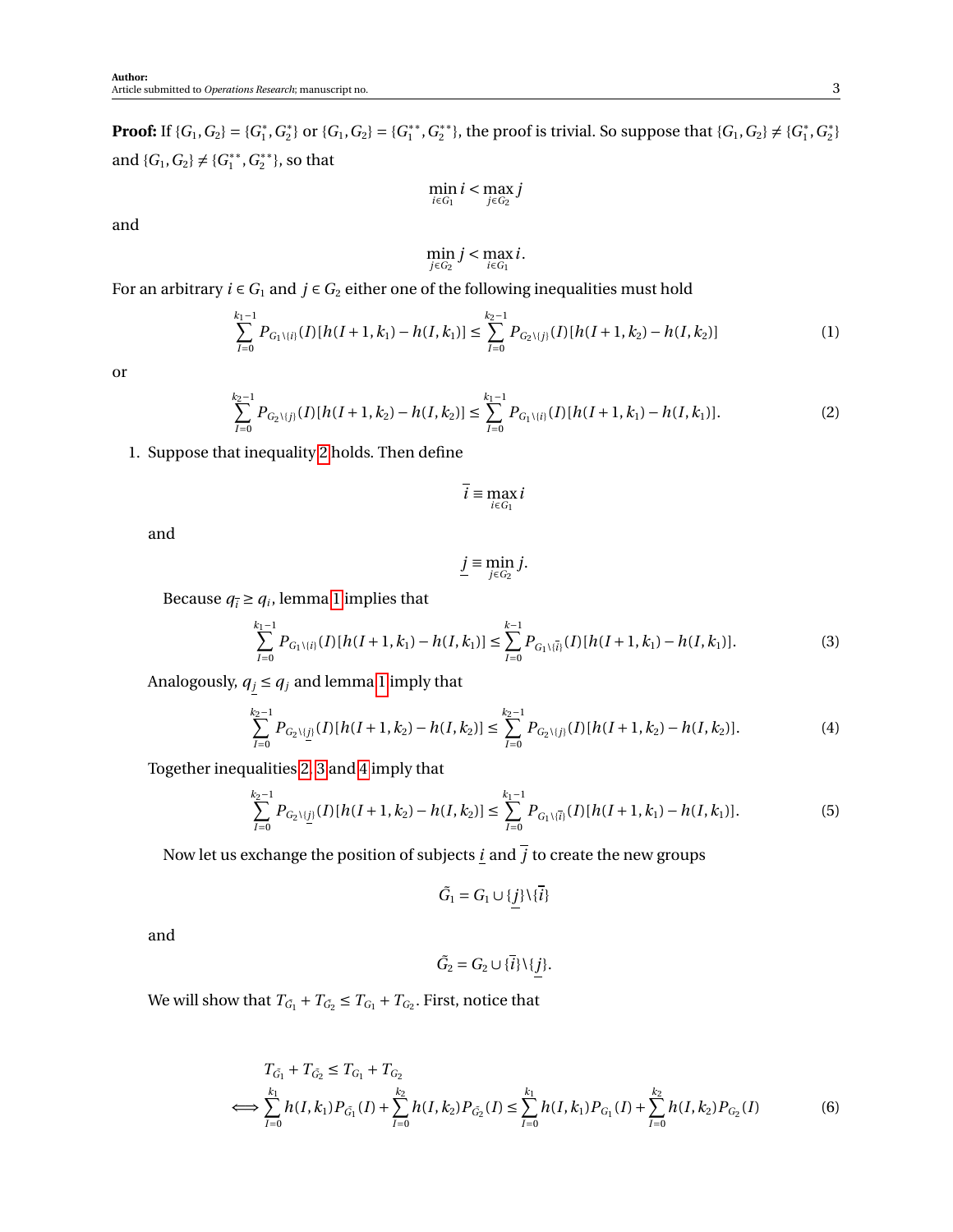Now notice that

$$
\sum_{I=0}^{k_1} h(I, k_1) P_{\tilde{G}_1}(I) = q_{\underline{j}} \sum_{I=0}^{k_1-1} h(I + 1, k_1) P_{\tilde{G}_1 \setminus [\underline{j}]}(I) + (1 - q_{\underline{j}}) \sum_{I=0}^{k_1-1} h(I, k_1) P_{\tilde{G}_1 \setminus [\underline{j}]}(I)
$$
  

$$
= q_{\underline{j}} \sum_{I=0}^{k_1-1} P_{\tilde{G}_1 \setminus [\underline{j}]}(I) [h(I + 1, k_1) - h(I, k_1)] + \sum_{I=0}^{k_1-1} h(I, k_1) P_{\tilde{G}_1 \setminus [\underline{j}]}(I).
$$

Because  $\tilde{G}_1 \setminus \{j\} = G_1 \setminus \{i\}$ , the above expression can be rewritten as

$$
\sum_{I=0}^{k_1} h(I,k_1)P_{\tilde{G}_1}(I) = q_{\underline{j}} \sum_{I=0}^{k_1-1} P_{G_1 \setminus \{ \bar{I} \}}(I) [h(I+1,k_1) - h(I,k_1)] + \sum_{I=0}^{k_1-1} h(I,k_1)P_{G_1 \setminus \{ \bar{I} \}}(I,k_1).
$$

Analogously,

$$
\sum_{I=0}^{k_2} h(I, k_2) P_{\tilde{G}_2}(I) = q_{\tilde{i}} \sum_{I=0}^{k_2-1} P_{G_2 \setminus \{j\}}(I) [h(I+1, k_2) - h(I)] + \sum_{I=0}^{k_1-1} h(I, k_2) P_{G_2 \setminus \{j\}}(I),
$$
  

$$
\sum_{I=0}^{k_1} h(I, k_1) P_{G_1}(I) = q_{\tilde{i}} \sum_{I=0}^{k_1-1} P_{G_1 \setminus \{j\}}(I) [h(I+1, k_1) - h(I, k_1)] + \sum_{I=0}^{k_1-1} h(I, k_1) P_{G_1 \setminus \{j\}}(I),
$$
  

$$
\sum_{I=0}^{k_2} h(I, k_2) P_{G_2}(I) = q_{\underline{j}} \sum_{I=0}^{k_2-1} P_{G_2 \setminus \{j\}}(I) [h(I+1, k_2) - h(I, k_2)] + \sum_{I=0}^{k_2-1} h(I, k_2) P_{G_2 \setminus \{j\}}(I).
$$

Replacing these expressions into [6](#page-2-3) and rearranging the terms, we get

$$
T_{\tilde{G}_1} + T_{\tilde{G}_2} \le T_{G_1} + T_{G_2}
$$
\n
$$
\iff (q_{\tilde{l}} - q_{\underline{j}}) \sum_{I=0}^{k_2 - 1} P_{G_2 \setminus \{j\}}(I)[h(I+1, k_2) - h(I)] \le (q_{\tilde{l}} - q_{\underline{j}}) \sum_{I=0}^{k_1 - 1} P_{G_1 \setminus \{i\}}(I)[h(I+1, k_1) - h(I, k_1)]
$$
\n
$$
\iff \sum_{I=0}^{k_2 - 1} P_{G_2 \setminus \{j\}}(I)[h(I+1, k_2) - h(I, k_2)] \le \sum_{I=0}^{k_1 - 1} P_{G_1 \setminus \{i\}}(I)[h(I+1, k_1) - h(I, k_1)],
$$
\n(8)

which, from inequality [5,](#page-2-4) holds.

Now, defining

<span id="page-3-0"></span>
$$
\overline{i}' \equiv \max_{i \in \tilde{G_1}} i
$$

and

$$
\underline{j}' \equiv \min_{j \in \tilde{G_2}} j,
$$

we have that either one of the following conditions must hold:

- (a)  $q_j \geq q_{\overline{i}}$  (i.e.,  $j > i$  for all  $i \in \tilde{G}_1$  and all  $j \in \tilde{G}_2$ ), in which case  $\tilde{G}_1 = G_1^*$  $G_1^*$  and  $\tilde{G}_2 = G_2^*$  $n_2^*$ , so that  $T_{G_1^*} + T_{G_2^*} \leq T_{G_1} + T_{G_2}.$
- (b)  $q_j < q_j'$  $\frac{1}{l}$ . In this case, notice that when we moved from  $G_1$  to  $\tilde{G}_1$  we decreased the probability of infection from one subject in this group while not altering the probability of infection from the remaining subjects within the group. From lemma [1](#page-1-2) this implies that

<span id="page-3-1"></span>
$$
\sum_{I=0}^{k_1-1} P_{G_1\setminus\{\bar{i}\}}(I)[h(I+1,k_1)-h(I,k_1)] \leq \sum_{I=0}^{k_1-1} P_{\tilde{G}_1\setminus\{\bar{i}'\}}(I)[h(I+1,k_1)-h(I,k_1)].\tag{9}
$$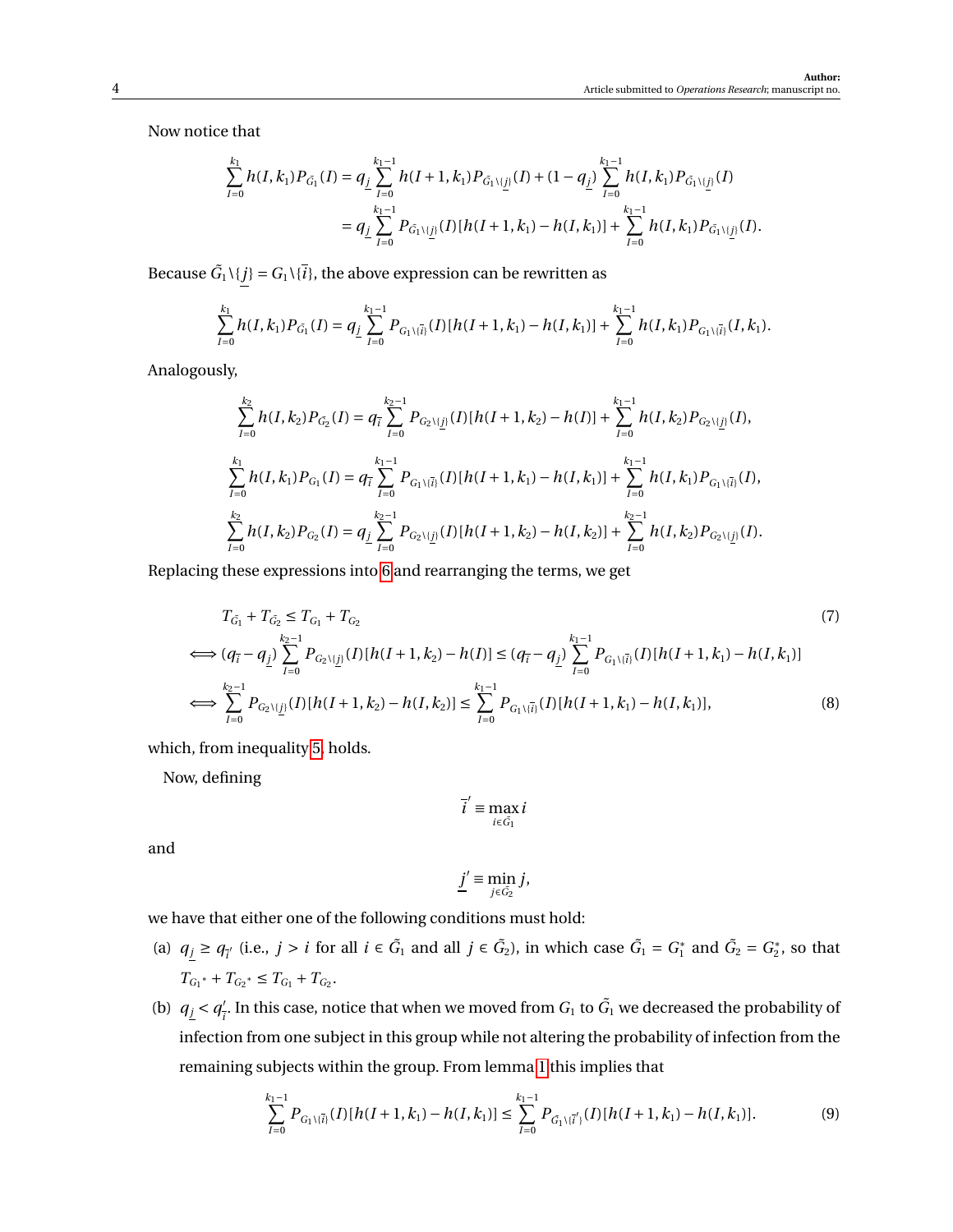Analogously, when moving from  $G_2$  to  $\tilde{G_2}$  we increased the probability of infection from one subject in this group while not altering the probability of infection from the remaining subjects in this group. From lemma [1](#page-1-2) this implies that

<span id="page-4-0"></span>
$$
\sum_{I=0}^{k_1-1} P_{\tilde{G}_2\setminus\{j'\}}(I)[h(I+1,k_1)-h(I,k_1)] \le \sum_{I=0}^{k_1-1} P_{G_2\setminus\{j'\}}(I)[h(I+1,k_1)-h(I,k_1)].\tag{10}
$$

Together, inequalities [8,](#page-3-0) [9](#page-3-1) and [10](#page-4-0) imply that

$$
\sum_{I=0}^{k-1} P_{\tilde{G}_2\setminus\{j'\}}(I)[h(I+1)-h(I)] \leq \sum_{I=0}^{k-1} P_{\tilde{G}_1\setminus\{i'\}}(I)[h(I+1)-h(I)].
$$

So we can redefine  $G_1 = \tilde{G}_1$ ,  $G_2 = \tilde{G}_2$ ,  $\bar{i} = \bar{i}^{'}$  and  $j = j'$  and repeat the previous steps iteratively, until the final pair of groups is given by *G* ∗  $G_2^*$  and  $G_2^*$  $C_2^*$  such that  $|G_1^*|$  $|G_1| = |G_1| = k_1, |G_2^*|$  $|S_2^*| = |G_2| = k_2,$  $q_i \leq q_j$  for all  $i \in G_1^*$  $j_1^*$  and all  $j \in G_2^*$  $\frac{1}{2}$ .

Because at each step of this algorithm we reduce the expected number of tests for subjects within these groups, and because at the end of this process we obtain the groups *G* ∗  $_1^*$  and  $G_2^*$  $_2^*$ , we have that

$$
T_{G_1^*} + T_{G_2^*} \leq T_{G_1} + T_{G_2},
$$

as we wanted to show.

2. If inequality [1](#page-2-5) holds, the proof is analogous to case [1,](#page-4-0) when inequality [2](#page-2-0) holds, instead. Indeed, if [1](#page-4-0) holds, we define  $\underline{i} = \min_{i \in G_1} i$  and  $\overline{j} = \max_{j \in G_m} j$ , and then repeat the steps in case 1 to show that switching subject *i* with subject  $\overline{j}$  weakly reduces the expected number of tests, provided that  $h(\cdot,k_1)$  and  $h(\cdot,k_2)$  are both concave. Then, we iteratively switch subjects from the new groups in the same fashion until we reach the ordered partition {*G* ∗∗  $C_2^{**}$ ,  $G_1^{**}$  $_1^{\ast\ast}$ }. Because at each step of the algorithm the expected number of tests diminishes, we obtain  $T_{G_1^{**}} + T_{G_2^{**}} \le T_{G_1} + T_{G_2}$ .

<span id="page-4-1"></span>**Lemma 3** *Let*  $G_1$  *and*  $G_2$  *be two disjoint subsets of* S *such that*  $|G_1| = k_1 \ge 1$  *and*  $|G_2| = 1$ *. Let*  $\overline{j} = \max(G_1 \cup G_2)$  $G_2$ ) (i.e.,  $\overline{j}$  is the subject with highest probability of infection in group  $G_1 \cup G_2$ ). Then consider the following *ordered partition of*  $G_1 \cup G_2$ *:* 

$$
\{G_1^*, G_2^*\},
$$

*where*

$$
G_1^* \equiv G_1 \cup G_2 \setminus {\overline{j}},
$$
  

$$
G_2^* \equiv {\overline{j}},
$$

*i.e.*, { $G_1^*$  $_1^*, G_2^*$  $_{2}^{\ast}\}$  is the ordered partition that groups the  $k_{1}$  subjects with lowest probability of infection together, *and the subject with highest probability of infection alone.*

*If*  $h(\cdot, k_1)$  *is increasing, then* 

$$
T_{G_1^*} + T_{G_2^*} \leq T_{G_1} + T_{G_2}.
$$

П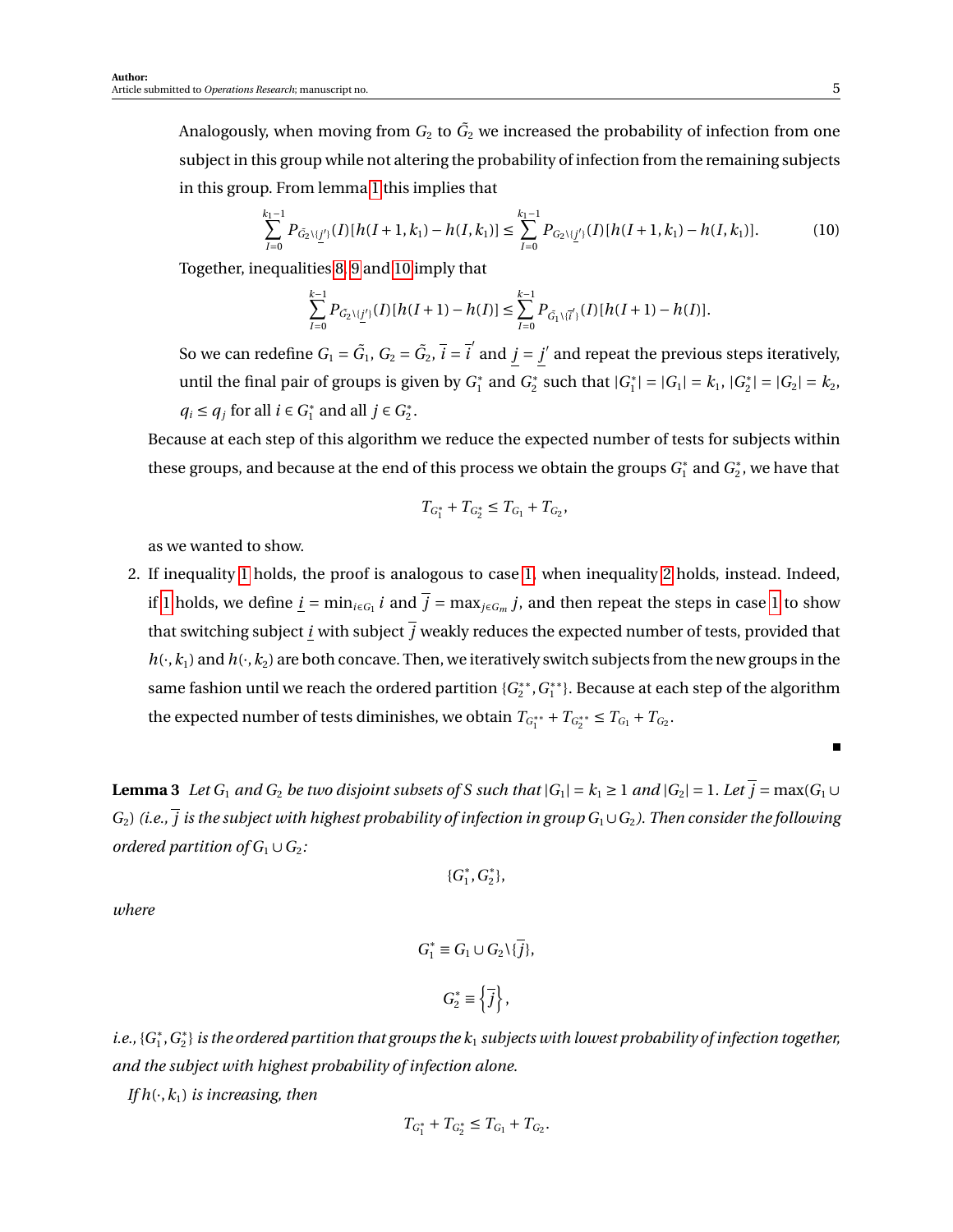**Proof:** Let  $G_1$  and  $G_2$  be two disjoint subsets of *S*. The proof when  $|G_1| = |G_2| = 1$  is trivial. So suppose that  $|G_1| = k_1 \geq 2$  and  $G_2 = \{j\}$ , with  $j < \overline{j} = \max(G_1 \cup G_2)$ . Let

$$
G_1^* \equiv G_1 \cup G_2 \setminus \{ \overline{j} \},
$$

$$
G_2^*\equiv \left\{\overline{j}\right\}.
$$

Because  $|G_2| = |G_2^*|$  $Z_2^*$  = 1, we have that  $T_{G_2} = T_{G_2^*} = 1$ . Therefore,

$$
T_{G_1^*} + T_{G_2^*} \le T_{G_1} + T_{G_2}
$$
\n
$$
\Longleftrightarrow \left(1 + k_1 \sum_{I=0}^{k_1} P_{G_1^*}(I)h(I, k_1)\right) + 1 \le \left(1 + k_1 \sum_{I=0}^{k_1} P_{G_1}(I)h(I, k_1)\right) + 1
$$
\n
$$
\Longleftrightarrow k_1 \left(q_j \sum_{I=0}^{k_1-1} P_{G_1\setminus\{j\}}(I)h(I+1, k_1) + (1-q_j) \sum_{I=0}^{k_1-1} P_{G_1\setminus\{j\}}(I)h(I, k_1)\right) \le
$$
\n
$$
k_1 \left(q_j \sum_{I=0}^{k_1-1} P_{G_1\setminus\{j\}}(I)h(I+1, k_1) + (1-q_j) \sum_{I=0}^{k_1-1} P_{G_1\setminus\{j\}}(I)h(I, k_1)\right)
$$
\n
$$
\Longleftrightarrow 0 \le (q_j - q_j) \left(\sum_{I=0}^{k_1-1} P_{G_1\setminus\{j\}}(I)(h(I+1, k_1) - h(I, k_1))\right)
$$
\n
$$
\Longleftrightarrow 0 \le q_j - q_j,
$$

which is satisfied, since  $q_{\overline{j}} \geq q_j$  for all  $j < \overline{j}$ .

### **Proof of theorem [1:](#page-0-0)**

Let  $\{G_1, G_2, \dots, G_m\}$  be an arbitrary partition of  $S = \{1, 2, \dots, n\}$ , where *m* is the number of groups from the partition (e.g., if all of the groups from the partition have the same size *k*, then  $m = \frac{n}{k}$  $\frac{n}{k}$ ). Also suppose that  $h(\cdot, |G_g|)$  is concave for every  $G_g \in \{G_1, G_2, \dots, G_m\}$ . Then implement the following algorithm:

## **Algorithm 1**

- 1. Initialize the partition  $\tilde{\Omega} = {\{\tilde{G}_1, \tilde{G}_2, \cdots, \tilde{G}_m\}}$ , where  $\tilde{G}_g = G_g$  for all  $g \in \{1, 2, \cdots, m\}$ .
- 2. Initialize  $g = 1$ .
- <span id="page-5-1"></span>3. Set  $w = g + 1$ .
- <span id="page-5-3"></span><span id="page-5-0"></span>4. Pick groups  $\tilde{G_{g}}$  and  $\tilde{G_{w}}$  from  $\tilde{\Omega}$ .
	- (a) If  $|\tilde{G}_{g}| \geq 2$  and  $|\tilde{G}_{w}| \geq 2$ , consider the following ordered partitions of  $\tilde{G}_{g} \cup \tilde{G}_{w}$ :

$$
\{G^*_g, G^*_w\},
$$

and

$$
\{G_w^{**}, G_g^{**}\},\
$$

where  $|G_{\varrho}^*|$  $|g| = |G_g^{**}|$  $|g^*| = |\tilde{G}_g|, |G_u^*|$  $|w|$ <sup>\*</sup> $|G_w^*|$  $|w^*| = |\tilde{G}_w|, i < j \text{ for all } i \in G_g^*$  $\frac{e}{g}$  and all *j* ∈  $G^*$ <sub>*u*</sub>  $w_i$ , and  $q_i > q_j$  for all *i* ∈  $G^{**}_{\varrho}$  $g^*$ <sup>\*</sup> and all *j* ∈  $G^*$ <sup>\*</sup> *w* .

<span id="page-5-2"></span>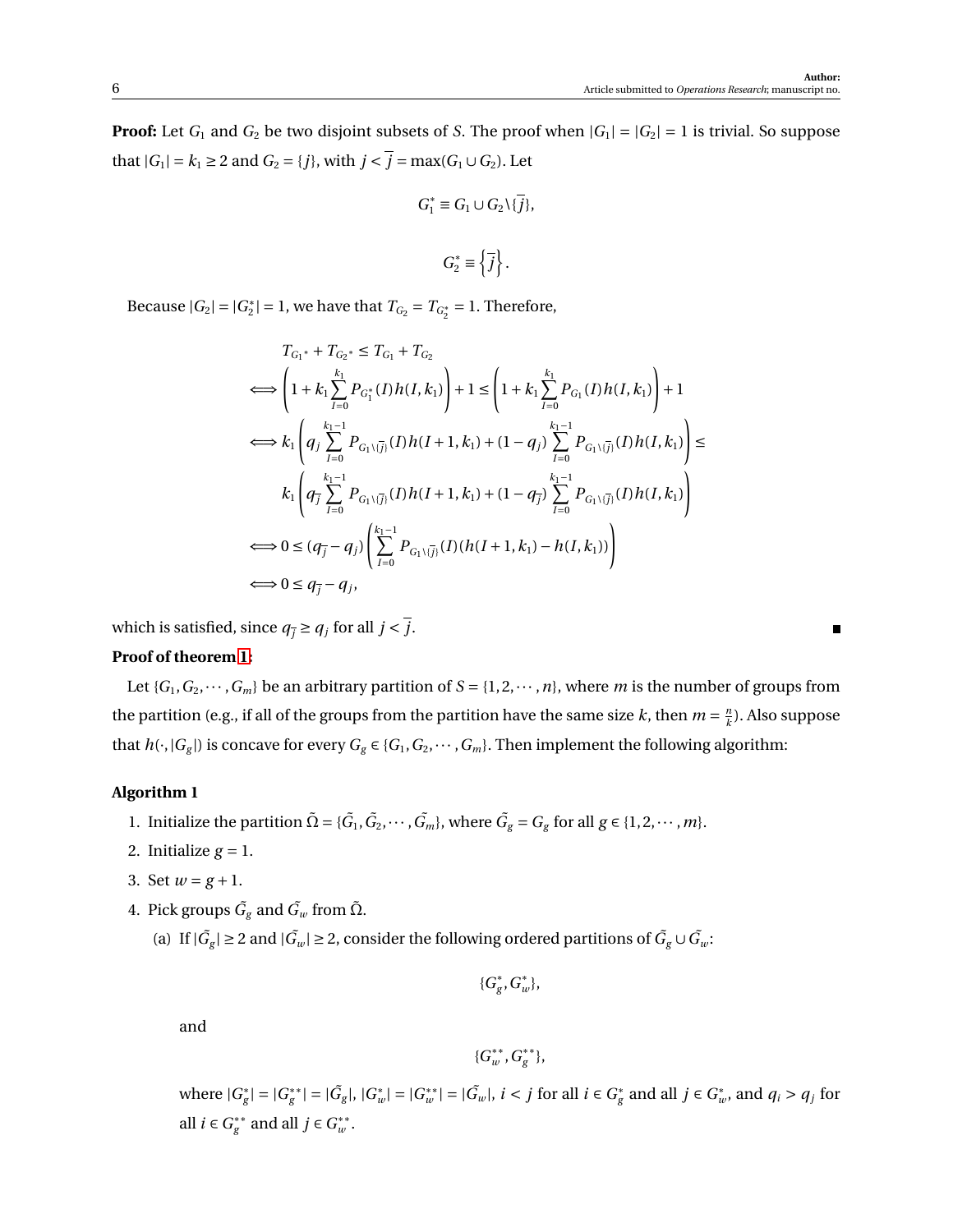If  $T_{G^*_g} + T_{G^*_w} \le T_{G^{**}_g} + T_{G^{**}_w}$ , redefine

$$
\tilde{G}_g = G_g^* \quad \text{and} \quad \tilde{G}_w = G_w^*
$$

else, redefine

$$
\tilde{G}_g = G_w^{**} \quad \text{and} \quad \tilde{G}_w = G_g^{**}.
$$

<span id="page-6-2"></span>(b) If  $|\tilde{G}_g| = 1$  or  $|\tilde{G}_w| = 1$ , redefine

$$
\tilde{G}_{g} = \tilde{G}_{g} \cup \tilde{G}_{w} \setminus \{\max(\tilde{G}_{g} \cup \tilde{G}_{w})\},\
$$

and

$$
\tilde{G}_w = \{\max(\tilde{G}_g \cup \tilde{G}_w)\}.
$$

- 5. If  $w = m$ , proceed to the next step. Else, redefine  $w = w + 1$  and repeat step [4.](#page-5-0)
- <span id="page-6-1"></span>6. If  $g = m - 1$ , stop the algorithm, else, redefine  $g = g + 1$  and repeat step [3.](#page-5-1)

Let  $\Omega = \{G_1, G_2, \cdots, G_m\}$  be the original partition and  $\tilde\Omega = \{\tilde G_1, \tilde G_2, \cdots, \tilde G_m\}$  be the final partition obtained obtained after implementing algorithm [1.](#page-5-2) From lemmas [2](#page-1-3) and [3,](#page-4-1) at each step of this algorithm the overall expected number of tests weakly diminishes, which implies that  $\mathbb{E}[T(\tilde{\Omega})] \leq \mathbb{E}[T(\Omega)]$ . Because at the end of each step [6](#page-6-1) of algorithm [1](#page-5-2) we have that, for each  $w > m$ ,  $q_i \le q_j$  for all  $i \in \tilde{G}_g$  and all  $j \in \tilde{G}_w$ , we have that Ω˜ is an ordered partition of *S*. Moreover, because changes made at teps [4a](#page-5-3) and [4b](#page-6-2) of algorithm [1](#page-5-2) preserve pool sizes, there exists a permutation p of the indices  $(1, 2, \dots, m)$  such that  $|G_{p(g)}| = |G_g|$  for all  $g \in \{1, 2, \cdots, m\}.$ 

As to the second part of the theorem, notice that, at each step [4b](#page-6-2) of algorithm [1](#page-5-2) we are allocating the subject with highest probability of infection to be tested individually. This implies that if a subject *i* is tested individually under  $\tilde{\Omega}$ , then a subject  $j$  with  $q_j > q_i$  is also tested individually under  $\tilde{\Omega}$ .  $\blacksquare$ 

#### <span id="page-6-0"></span>B. When ordered pooling minimizes the expected number of false negatives

For any arbitrary group  $G_g \subseteq S$ , we define

$$
FN_{G_g} \equiv \left\{ \begin{aligned} &(1-S_e)q_i, &\text{if } G_g = \{i\}, \\ &\sum_{I=0}^{|G_g|} P_{G_g}(I) I\left[1-h(I,|G_g|)S_e\right], &\text{if } |G_g|>1 \end{aligned} \right.
$$

,

which corresponds to the expected number of false negatives from group *G<sup>g</sup>* .

For any arbitrary group  $G_g \subseteq S$  such that  $|G_g| \geq 2$  and any  $j \in G_g$  we define

$$
A_{G_g,j} \equiv \sum_{I=0}^{|G_g|-1} (I+1)(1-h(I+1, |G_g|)S_e)P_{G_g\setminus j}(I),
$$
  

$$
B_{G_g,j} \equiv \sum_{I=0}^{|G_g|-1} I(1-h(I, |G_g|)S_e)P_{G_g\setminus j}(I).
$$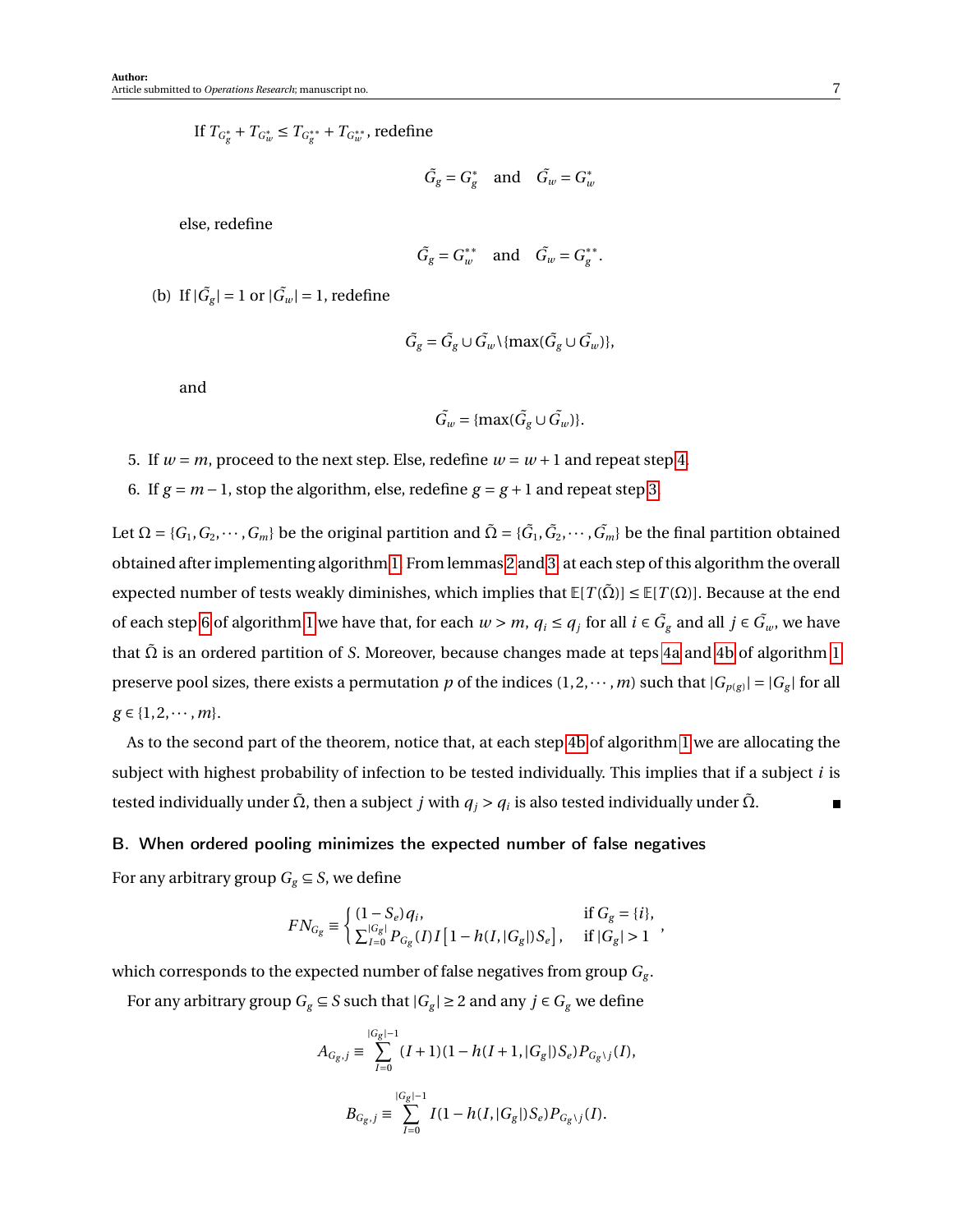From the above expressions,  $A_{G_g,j}$  is the expected number of false negatives in group  $G_g$  conditional that *j* ∈  $G_g$  is infected. Similarly,  $B_{G_g,j}$  is the expected number of false negatives in group  $G_g$  conditional that *j* ∈  $G_g$  is not infected.

Now notice that, for any  $j \in G_g$ ,

$$
FN_{G_g} = q_j A_{G_g, j} + (1 - q_j) B_{G_g, j}
$$
  
=  $q_j (A_{G_g, j} - B_{G_g, j}) + B_{G_g, j}.$  (11)

<span id="page-7-0"></span>**Lemma 4** *If hypothesis* [1](#page-0-0) *holds for a given*  $k \ge 2$ , *then for any arbitrary group*  $G_g \subseteq S$  *such that*  $|G_g| = k$ , *and any*  $l \in G_g$ ,

<span id="page-7-1"></span>
$$
A_{G_g,l} - B_{G_g,l}
$$

*is decreasing in the probability of infection from each subject in*  $G_g \setminus \{l\}$ *.* 

**Proof:** Notice that

$$
A_{G_g,l} - B_{G_g,l} = \sum_{I=0}^{k-1} P_{G_g\backslash\{l\}}(I) [(I+1)(1-S_e h(I+1,k)) - I(1-S_e h(I,k))],
$$

which corresponds to a weighted average of (*I* +1)(1−*Seh*(*I* +1,*k*))− *I*(1−*Seh*(*I*,*k*)), where the weights are determined by the probability mass function  $P_{G_g \setminus \{l\}}(\cdot)$ . Clearly, increasing the probability of infection from a patient in  $G_g \setminus \{l\}$  causes this average to put more weight on higher values of *I* (formally, letting *Y* be the random variable associated with the probability mass function  $P_{G_g \setminus \{l\}}(\cdot)$  and *Y'* be its transformed version after the probability of infection from a patient in  $G_g \setminus \{l\}$  is increased, we have that  $Y'$ first-order stochastically dominates *Y*). So it suffices to show that  $(I+1)(1-S_eh(I+1,k))-I(1-S_eh(I,k))$ is decreasing in *I*, a property that is satisfied if, for any  $I \in \{1, 2, \dots, k-1\}$ ,

$$
(I+1)(1 - S_e h(I+1, k)) - I(1 - S_e h(I, k)) -
$$
  
\n
$$
- [I(1 - S_e h(I, k)) - (I-1)(1 - S_e h(I-1, k))] \le 0
$$
  
\n
$$
\iff \frac{I+1}{2I} h(I+1, k) + \frac{I-1}{2I} h(I-1, k) \ge h(I, k).
$$

<span id="page-7-2"></span>**Lemma 5** Let  $G_1$  *and*  $G_2$  *be two disjoint subsets of S such that*  $|G_1| = k_1 \geq 2$  *and*  $|G_2| = k_2 \geq 2$ *. Then consider the following ordered partitions of*  $G_1 \cup G_2$ *:* 

> {*G* ∗  $f_1^*, G_2^*$  $_{2}^{\ast}\},$

*and*

$$
\{G_2^{**}, G_1^{**}\},
$$

*where*  $|G_1^*|$  $|_1^*| = |G_1^{**}|$  $|S_1^{**}| = k_1, |G_2^*|$  $|S_2^*| = |G_2^{**}|$  $|z^*| = k_2$ , *i* < *j* for all *i* ∈  $G_1^*$  and all *j* ∈  $G_2^*$  and *i* > *j* for all *i* ∈  $G_1^{**}$  and all *j* ∈  $G_2$ <sup>\*\*</sup> 2 *.*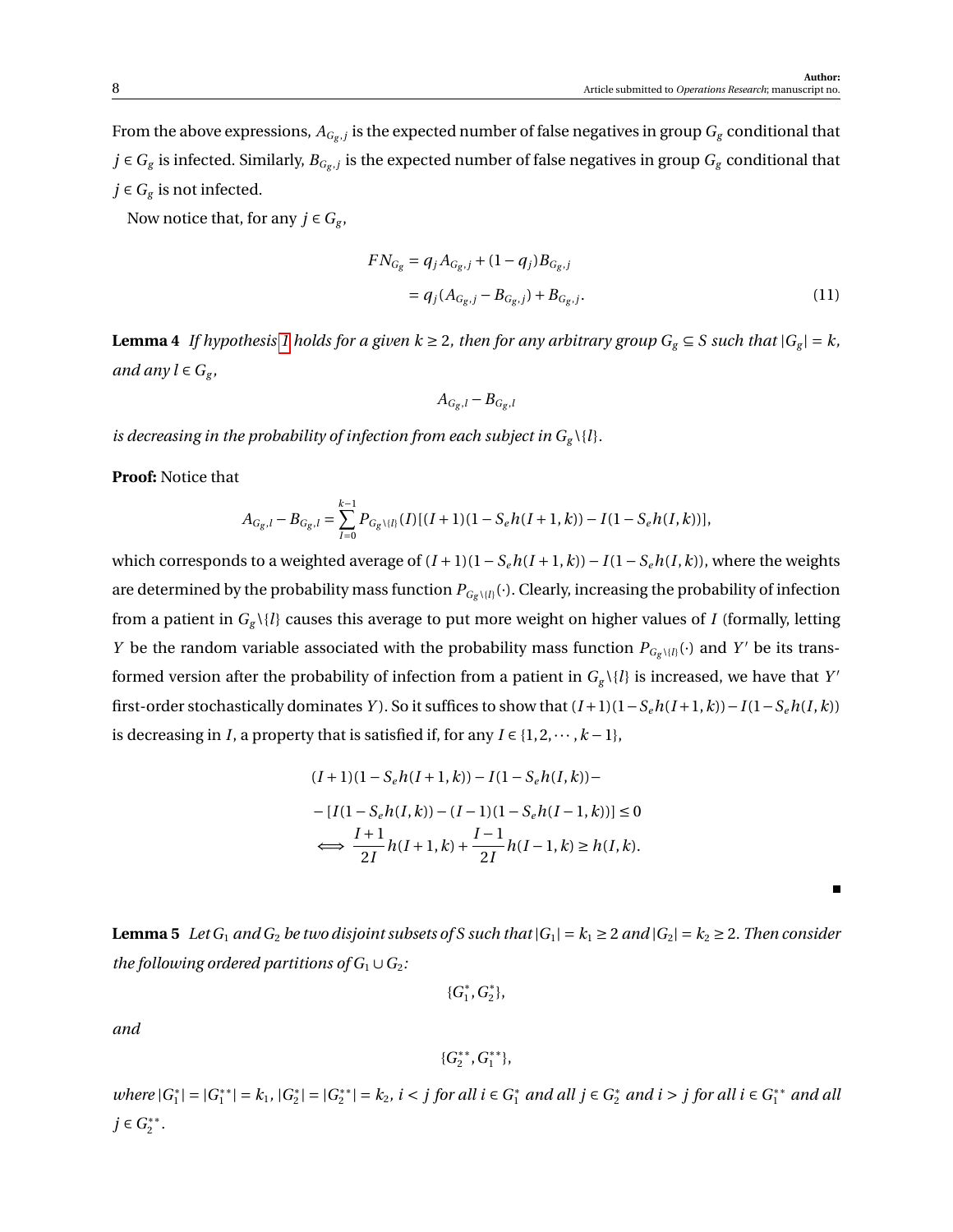*If*  $h(\cdot, k_1)$  *and*  $h(\cdot, k_2)$  *satisfy hypothesis 1, then* 

$$
\min\{FN_{G_1^*} + FN_{G_2^*}, FN_{G_1^{**}} + FN_{G_2^{**}}\} \le FN_{G_1} + FN_{G_2}.
$$

**Proof:** If  $\{G_1, G_2\} = \{G_1^*$  $_1^*, G_2^*$ <sup>2</sup>/<sub>2</sub> or {*G*<sub>1</sub>, *G*<sub>2</sub>} = {*G*<sup>\*\*</sup><sub>1</sub> 1 ,*G* ∗∗ <sup>\*\*</sup>}, the proof is trivial. So suppose that  $\{G_1, G_2\} \neq \{G_1^*$ 1 ,*G* ∗  $_{2}^{*}$ and  ${G_1, G_2} \neq {G_1^*}^*$ 1 ,*G* ∗∗  $\binom{**}{2}$ , so that

$$
\min_{i \in G_1} i < \max_{j \in G_2} j
$$

and

<span id="page-8-4"></span>
$$
\min_{j\in G_2}j<\max_{i\in G_1}i.
$$

For an arbitrary  $i \in G_1$  and  $j \in G_2$  either one of the following inequalities must hold

$$
A_{G_1,i} - B_{G_1,i} \le A_{G_2,j} - B_{G_2,j} \tag{12}
$$

or

$$
A_{G_2,j} - B_{G_2,j} \le A_{G_1,i} - B_{G_1,i}
$$
\n(13)

<span id="page-8-5"></span>1. Assume that inequality [13](#page-8-0) holds, and define

<span id="page-8-0"></span>
$$
\overline{i} \equiv \max_{i \in G_1} i
$$

and

$$
\underline{j}\equiv \min_{j\in G_2}j.
$$

Because 
$$
q_{\bar{i}} \ge q_i
$$
, lemma 4 implies that

<span id="page-8-1"></span>
$$
A_{G_1,i} - B_{G_1,i} \le A_{G_1,\bar{i}} - B_{G_1,\bar{i}}.\tag{14}
$$

Analogously,  $q_j \le q_j$  and lemma [4](#page-7-0) imply that

<span id="page-8-2"></span>
$$
A_{G_2,j} - B_{G_1,j} \le A_{G_1,j} - B_{G_1,j}.\tag{15}
$$

Together inequalities [13,](#page-8-0) [14](#page-8-1) and [15](#page-8-2) imply that

<span id="page-8-3"></span>
$$
A_{G_2,j} - B_{G_2,j} \le A_{G_1,\bar{i}} - B_{G_1,\bar{i}}.\tag{16}
$$

Now let us exchange the position of subjects <u>*i*</u> and  $\overline{j}$  to create the new groups

$$
\tilde{G}_1 = G_1 \cup \{j\} \setminus \{\bar{i}\}\
$$

and

$$
\tilde{G}_2 = G_2 \cup \{\overline{i}\} \setminus \{j\}.
$$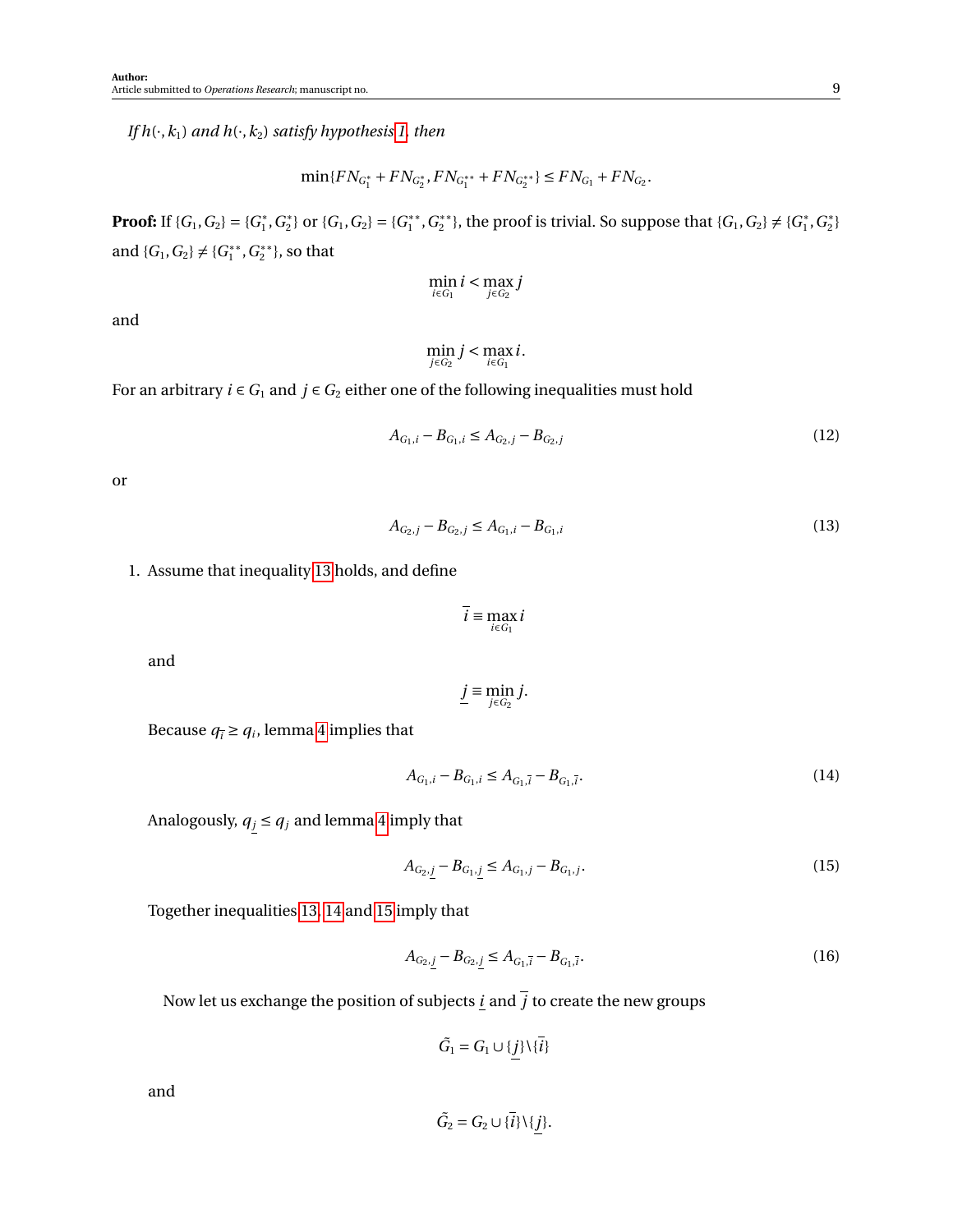Then we must have  $FN_{\tilde{G}_1} + FN_{\tilde{G}_2} \leq FN_{G_1} + FN_{G_2}$ . Indeed, from expression [11,](#page-7-1) we have that

$$
FN_{G_1} = q_{\bar{i}} A_{G_1, \bar{i}} + (1 - q_{\bar{i}}) B_{G_1, \bar{i}},
$$
  

$$
FN_{G_2} = q_{\underline{j}} A_{G_2, \underline{j}} + (1 - q_{\underline{j}}) B_{G_2, \underline{j}}.
$$

Moreover, because

$$
A_{\tilde{G}_1, \underline{j}} = A_{G_1, \overline{i}},
$$
  
\n
$$
B_{\tilde{G}_1, \underline{j}} = B_{G_1, \overline{i}},
$$
  
\n
$$
A_{\tilde{G}_2, \overline{i}} = A_{G_2, \underline{j}},
$$
  
\n
$$
B_{\tilde{G}_2, \overline{i}} = B_{G_2, \underline{j}},
$$

we also have that

$$
FN_{\tilde{G}_1} = q_{\underline{j}} A_{G_1, \bar{i}} + (1 - q_{\underline{j}}) B_{G_1, \bar{i}},
$$
  

$$
FN_{\tilde{G}_2} = q_{\bar{i}} A_{G_2, j} + (1 - q_{\bar{i}}) B_{G_2, j}.
$$

Therefore,

$$
FN_{G_1} + FN_{G_2} \le FN_{G_1} + FN_{G_2}
$$
\n
$$
\iff q_{\underline{j}}(A_{G_1,\overline{i}} - B_{G_1,\overline{i}}) + q_{\overline{i}}(A_{G_2,\underline{j}} - B_{G_2,\underline{j}}) \le q_{\overline{i}}(A_{G_1,\overline{i}} - B_{G_1,\overline{i}}) + q_{\underline{j}}(A_{G_2,\underline{j}} - B_{G_2,\underline{j}})
$$
\n
$$
\iff (q_{\overline{i}} - q_{\underline{j}})(A_{G_2,\underline{j}} - B_{G_2,\underline{j}}) \le (q_{\overline{i}} - q_{\underline{j}})(A_{G_1,\overline{i}} - B_{G_1,\overline{i}})
$$
\n
$$
\iff (A_{G_2,\underline{j}} - B_{G_2,\underline{j}}) \le (A_{G_1,\overline{i}} - B_{G_1,\overline{i}}),
$$

which, from inequality [16,](#page-8-3) holds.

Now, defining

$$
\overline{i}' \equiv \max_{i \in \tilde{G_1}} i
$$

and

$$
\underline{j}' \equiv \min_{j \in \tilde{G}_2} j,
$$

we have that either one of the following conditions must hold:

- (a)  $q_j \ge q_j^j$  $\frac{7}{i}$ , in which case  $\tilde{G}_1 = G_1^*$  $G_1^*$  and  $\tilde{G}_2 = G_2^*$  $Z_2^*$ , so that  $FN_{G_1^*} + FN_{G_2^*} \leq FN_{G_1} + FN_{G_2}.$
- (b)  $q_j < q'_i$  $\frac{1}{l}$ . In this case, notice that when we moved from  $G_1$  to  $\tilde{G_1}$  we decreased the probability of infection from one subject in this group while not altering the probability of infection from the remaining subjects in the group. From lemma [4](#page-7-0) this implies that

<span id="page-9-0"></span>
$$
A_{G_1,\bar{i}} - B_{G_1,\bar{i}} \le A_{\tilde{G}_1,\bar{i}'} - B_{\tilde{G}_1,\bar{i}'}.\tag{17}
$$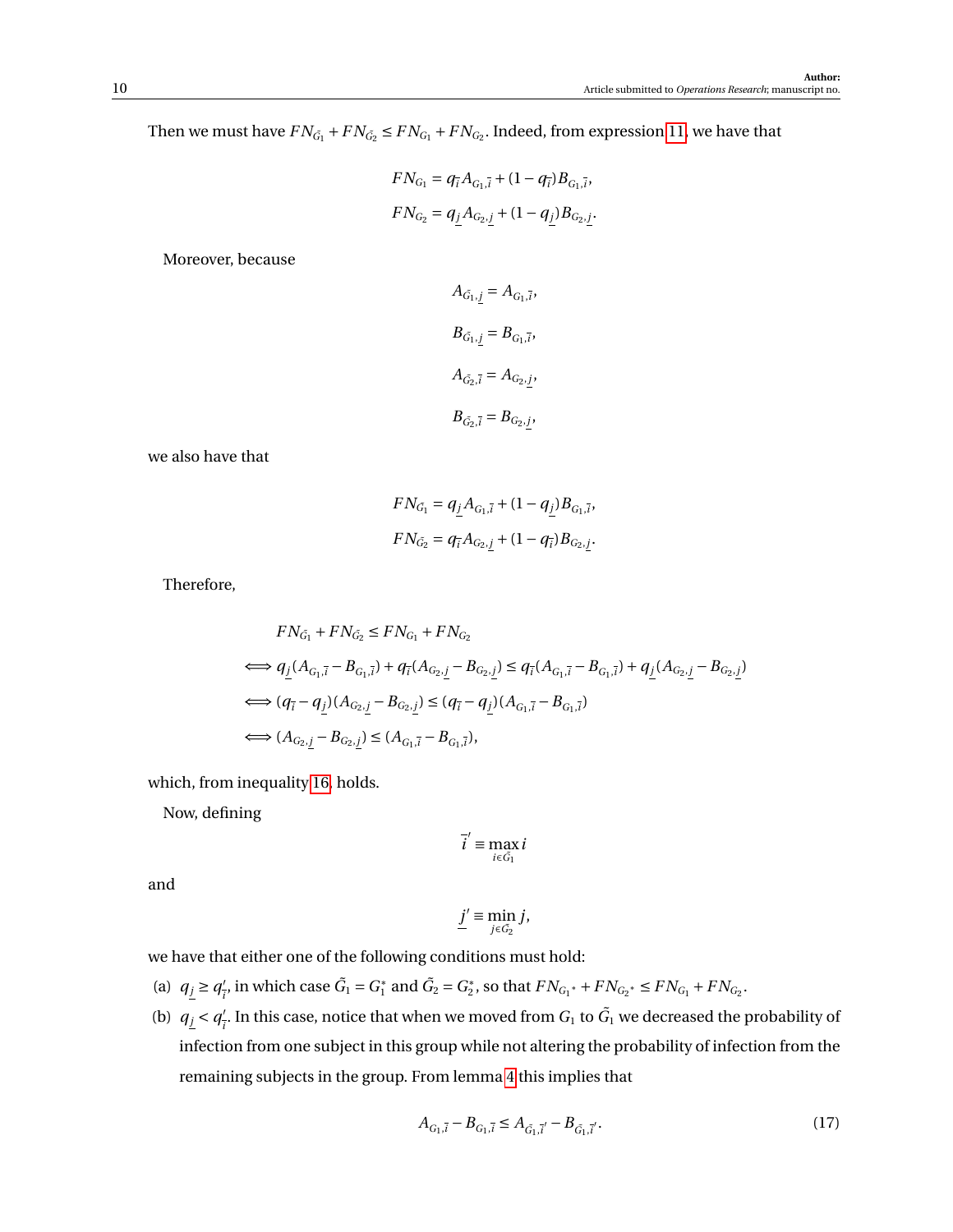Analogously, when moving from  $G_2$  to  $\tilde{G_2}$  we increased the probability of infection from one subject in this group while not altering the probability of infection from the remaining subjects in the group. From lemma [4](#page-7-0) this implies that

<span id="page-10-0"></span>
$$
A_{\tilde{G}_2,j'} - B_{\tilde{G}_2,j'} \le A_{G_2,j} - B_{G_2,j}.
$$
\n(18)

Together inequalities [16,](#page-8-3) [17](#page-9-0) and [18](#page-10-0) imply that

$$
A_{\tilde{G}_2,\underline{j}'} - B_{\tilde{G}_2,\underline{j}'} \leq A_{\tilde{G}_1,\bar{i}'} - B_{\tilde{G}_1,\bar{i}'}
$$

So we can redefine  $G_1 = \tilde{G}_1$ ,  $G_2 = \tilde{G}_2$ ,  $\bar{i} = \bar{i}^{'}$  and  $j = j'$  and repeat the previous steps iteratively, until the final pair of groups is given by *G* ∗  $G_1^*$  and  $G_2^*$  $\frac{1}{2}$ .

Because at each step of this algorithm we reduce the expected number of false negatives for subjects in these groups, and because at the end of this process we obtain the groups *G* ∗  $G_2^*$  and  $G_2^*$  $_2^*$ , we have that

$$
FN_{G_1^*} + FN_{G_2^*} \leq FN_{G_1} + FN_{G_2},
$$

as we wanted to show.

2. If inequality [12](#page-8-4) holds, the proof is analogous to case the case in which inequality [13](#page-8-0) holds (case [1\)](#page-8-5). Indeed, when [12](#page-8-4) holds, we define  $\underline{i} = \min_{i \in G_1} i$  and  $\overline{j} = \max_{j \in G_m} j$ , and then repeat the same steps in case [13](#page-8-0) to show that switching the positions of subjects  $\underline{i}$  and  $\overline{j}$  weakly reduces the expected number of tests, provided that  $h(\cdot, k_1)$  and  $h(\cdot, k_2)$  both satisfy hypothesis [1.](#page-0-0) Then, we iteratively switch subjects from the new groups in the same fashion until we reach the ordered partition {*G* ∗∗  $i_2^{**}, G_1^{**}$  $_{1}^{**}$ . Because at each step of the algorithm the expected number of false negatives diminishes, we obtain  $FN_{G_1^{**}} + FN_{G_2^{**}} \le FN_{G_1} + FN_{G_2}.$ 

## **Proof of theorem [2:](#page-0-0)**

Let  $\Omega = \{G_1, G_2, \dots, G_m\}$  be an arbitrary partition of  $S = \{1, 2, \dots, n\}$  such that  $|G_g| \ge 2$  for all  $G_g \in \Omega$ , where *m* is the number of groups from the partition (e.g., if all of the groups from the partition have the same size *k*, then  $m = \frac{m}{k}$ *k*). Also suppose that hypothesis [1](#page-0-0) holds for every  $k \in \{ |G_1|, |G_2|, \dots, |G_m| \}$ . Then implement the following algorithm:

## **Algorithm 2**

- <span id="page-10-3"></span>1. Initialize the partition  $\tilde{\Omega} = {\{\tilde{G}_1, \tilde{G}_2, \cdots, \tilde{G}_m\}}$ , where  $\tilde{G}_g = G_g$  for all  $g \in \{1, 2, \cdots, m\}$ .
- 2. Initialize  $g = 1$ .
- <span id="page-10-2"></span>3. Set  $w = g + 1$ .
- <span id="page-10-1"></span>4. Pick groups  $\tilde{G_{g}}$  and  $\tilde{G_{w}}$  from  $\tilde{\Omega}$ .

П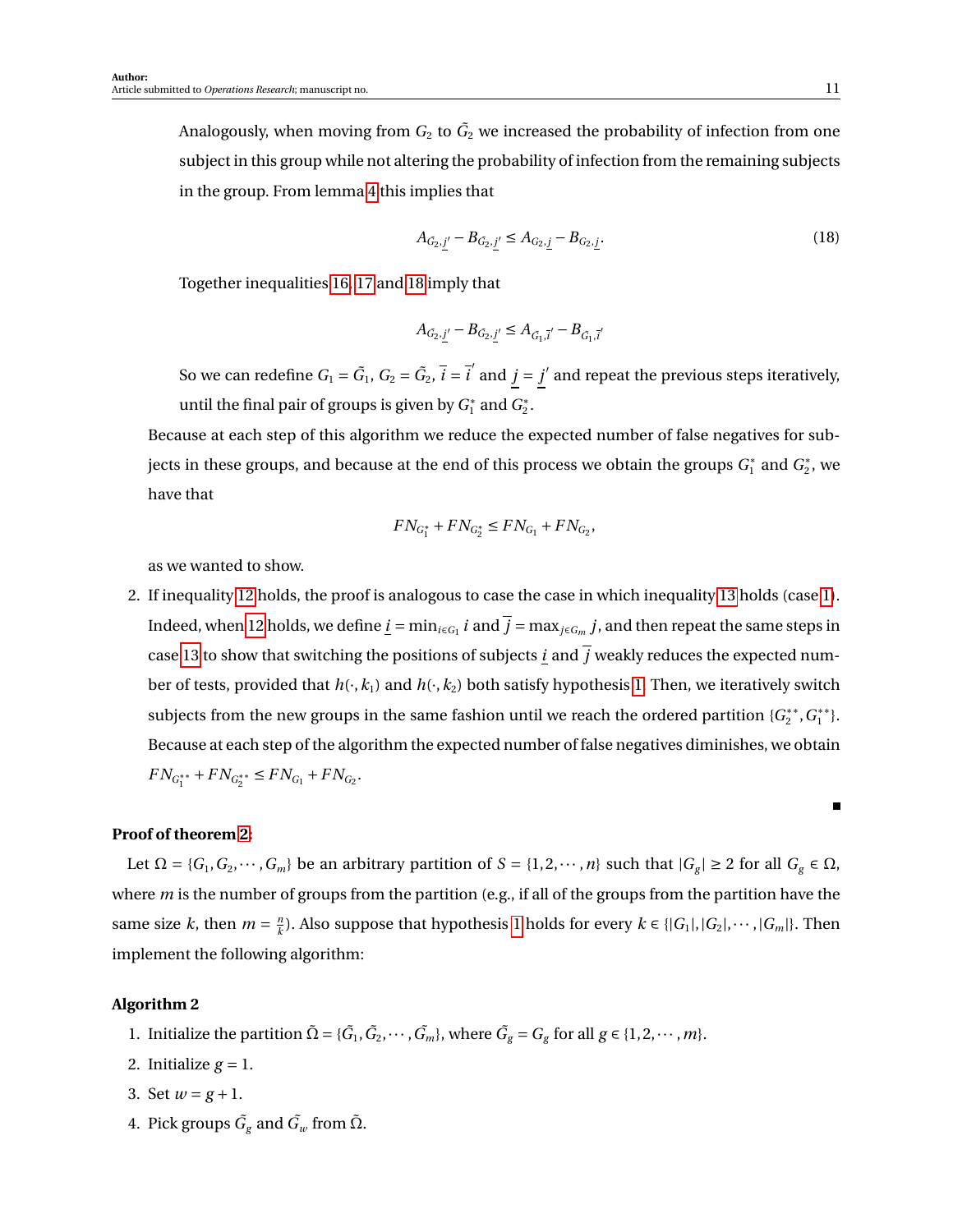<span id="page-11-2"></span>5. Then consider the following ordered partitions of  $\tilde{G}_{g} \cup \tilde{G}_{w}$ :

{*G* ∗ *g* ,*G* ∗ *w* },

and

$$
\{G^{**}_{w}, G^{**}_{g}\},
$$

where  $|G_{\varrho}^*|$  $|g| = |G_g^{**}|$  $|g^*| = |\tilde{G}_g|, |G_u^*|$  $|w| = |G_w^{**}|$  $|w^*| = |\tilde{G}_w|, i < j$  for all  $i \in G_g^*$  $g$ <sup>\*</sup><sub>g</sub> and all *j* ∈  $G$ <sup>\*</sup><sub>*u*</sub>  $\int_{w}^{*}$ , and  $q_i > q_j$  for all *i* ∈  $G^{**}_{\sigma}$  $g^*$ <sup>\*</sup> and all *j* ∈  $G^*$ <sup>\*</sup> *w* .

If  $T_{G^*_g} + T_{G^*_w} \le T_{G^{**}_g} + T_{G^{**}_w}$ , redefine

$$
\tilde{G}_g = G_g^* \quad \text{and} \quad \tilde{G}_w = G_w^*
$$

else, redefine

$$
\tilde{G}_g = G_w^{**} \quad \text{and} \quad \tilde{G}_w = G_g^{**}.
$$

6. If  $w = m$ , proceed to the next step. Else, redefine  $w = w + 1$  and repeat step [4.](#page-10-1)

<span id="page-11-1"></span>7. If  $g = m - 1$ , stop the algorithm, else, redefine  $g = g + 1$  and repeat step [3.](#page-10-2)

Let  $\Omega = \{G_1, G_2, \cdots, G_m\}$  be the original partition and  $\tilde\Omega = \{\tilde G_1, \tilde G_2, \cdots, \tilde G_m\}$  be the final partition obtained obtained after implementing algorithm [2.](#page-10-3) From lemma [5,](#page-7-2) at each step of this algorithm the overall expected number of false negatives weakly diminishes, which implies that  $E[FN(\overline{\Omega})] \leq E[FN(\Omega)]$ . Because at the end of each step [7](#page-11-1) of algorithm [2](#page-10-3) we have that, for each  $w > m$ ,  $q_i \le q_j$  for all  $i \in \tilde{G}_g$  and all  $j \in \tilde{G}_w$ , we have that Ω˜ is an ordered partition of *S*. Moreover, because changes made at each step [5](#page-11-2) of algorithm [2](#page-10-3) preserve pool sizes, there exists a permutation p of the indices  $(1, 2, \dots, m)$  such that  $|G_{p(g)}| = |G_g|$  for all *g* ∈ {1, 2, ···, *m*}.

<span id="page-11-0"></span>**Proposition 1** *For a given partition*  $\Omega = \{G_1, G_2, \dots, G_m\}$  *of S, if* 

<span id="page-11-3"></span>
$$
I\frac{\partial^2 h(I, |G_g|)}{\partial I^2} + 2\frac{\partial h(I, |G_g|)}{\partial I} \ge 0, \quad \forall I \in [0, |G_g|], \quad and \ \forall G_g \in \Omega
$$
 (19)

*then*

<span id="page-11-4"></span>
$$
\frac{I+1}{2I}h(I+1,|G_g|) + \frac{I-1}{2I}h(I-1,|G_g|) \ge h(I,|G_g|), \quad \forall I \in \{1,2,\cdots,|G_g|\}, \quad and \ \forall G_g \in \Omega,
$$
 (20)

*but the converse is not necessarily true.*

**Proof:** The condition

$$
I\frac{\partial^2 h(I,k)}{\partial I^2} + 2\frac{\partial h(I,k)}{\partial I} \ge 0, \quad \forall I \in [0,k],
$$

holds if and only if

$$
\frac{\partial^2 Ih(I,k)}{\partial I^2} \ge 0, \quad \forall I \in [0,k],
$$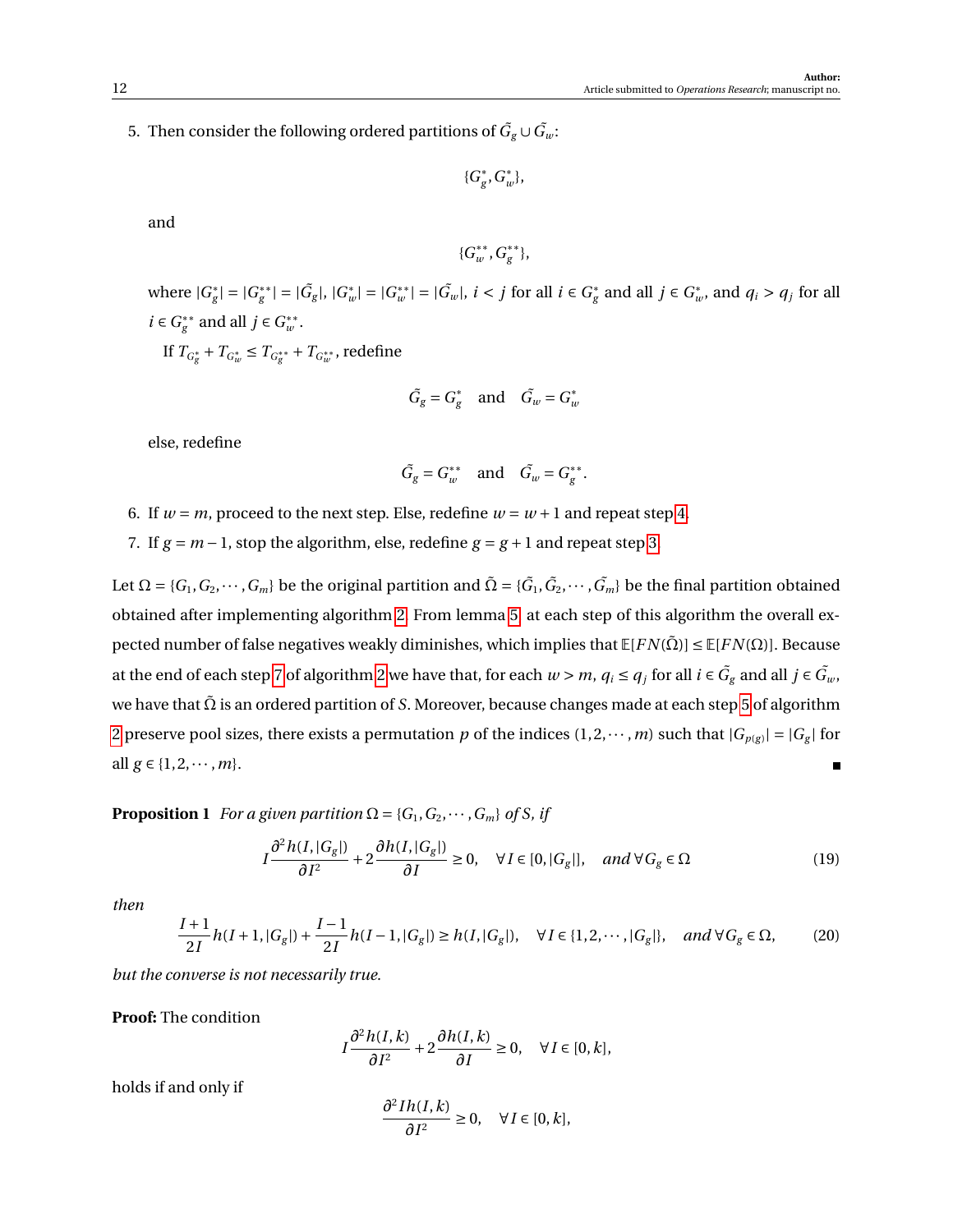i.e., if and only if the function  $f : [0, k] \rightarrow \mathbb{R}$  such that

$$
f(I) = Ih(I, k) \quad \forall I \in [0, k]
$$

is convex. Clearly, if  $f(\cdot)$  is convex, hypothesis [1](#page-0-0) holds.

But we can find instances in which equation [19](#page-11-3) does not hold for some  $I \in [0, k]$ , and yet equation [20](#page-11-4) holds for every *I* ∈ {1, 2, ··· ,  $k-1$ }. Indeed, suppose that  $k = 3$  and

$$
h(I, k) = 1/[1 + \exp(-20(I/k - 3/4))],
$$

then hypothesis [1](#page-0-0) holds (for  $I = 1$  and  $I = 2$ ), even though condition [8](#page-0-0) does not hold for non-integer values of *I* greater than 2 and sufficiently close to  $k = 3$ .

#### <span id="page-12-0"></span>C. When ordered pooling minimizes the expected number of false positives

For any arbitrary group  $G_g \subseteq S$  s.t.  $|G_g| \geq 2$ , we define

$$
FP_{\scriptscriptstyle G_g} \equiv \begin{cases} (1-S_p)(1-q_i), & \text{if $G_g=\{i\}$,} \\ \sum_{I=0}^{|G_g|} P_{\scriptscriptstyle G_g}(I)h(I,|G_g|)(|G_g|-I)(1-S_p) & \text{if $|G_g|\geq 2$} \end{cases}
$$

which corresponds to the expected number of false positives from group *G<sup>g</sup>* .

For any arbitrary group  $G_g \subseteq S$  such that  $|G_g| \geq 2$  and any  $j \in G_g$  we define

$$
C_{G_g,j} \equiv \sum_{I=0}^{|G_g|-1} P_{G_g \setminus j}(I) h(I+1,k)(k-(I+1))(1-S_p),
$$
  

$$
D_{G_g,j} \equiv \sum_{I=0}^{|G_g|-1} P_{G_g \setminus j}(I) h(I,k)(k-I)(1-S_p).
$$

From the above expressions,  $C_{G_{g},j}$  is the expected number of false positives in group  $G_{g}$  conditional that *j* ∈  $G_g$  is infected. Similarly,  $D_{G_g,j}$  is the expected number of false positives in group  $G_g$  conditional that *j* ∈  $G_g$  is not infected.

Now notice that, for any  $j \in G_g$ ,

$$
FP_{G_g} = q_j C_{G_g, j} + (1 - q_j) D_{G_g, j}
$$
  
=  $q_j (C_{G_g, j} - D_{G_g, j}) + D_{G_g, j}$ . (21)

<span id="page-12-1"></span>**Lemma 6** *If hypothesis* [2](#page-0-0) *holds for a given*  $k \ge 2$ , *then for any arbitrary group*  $G_g \subseteq S$  *such that*  $|G_g| = k$ , *and any*  $l \in G_g$ ,

$$
C_{G_g,l} - D_{G_g,l}
$$

*is decreasing in the probability of infection from each subject in*  $G_g \setminus \{l\}$ *.*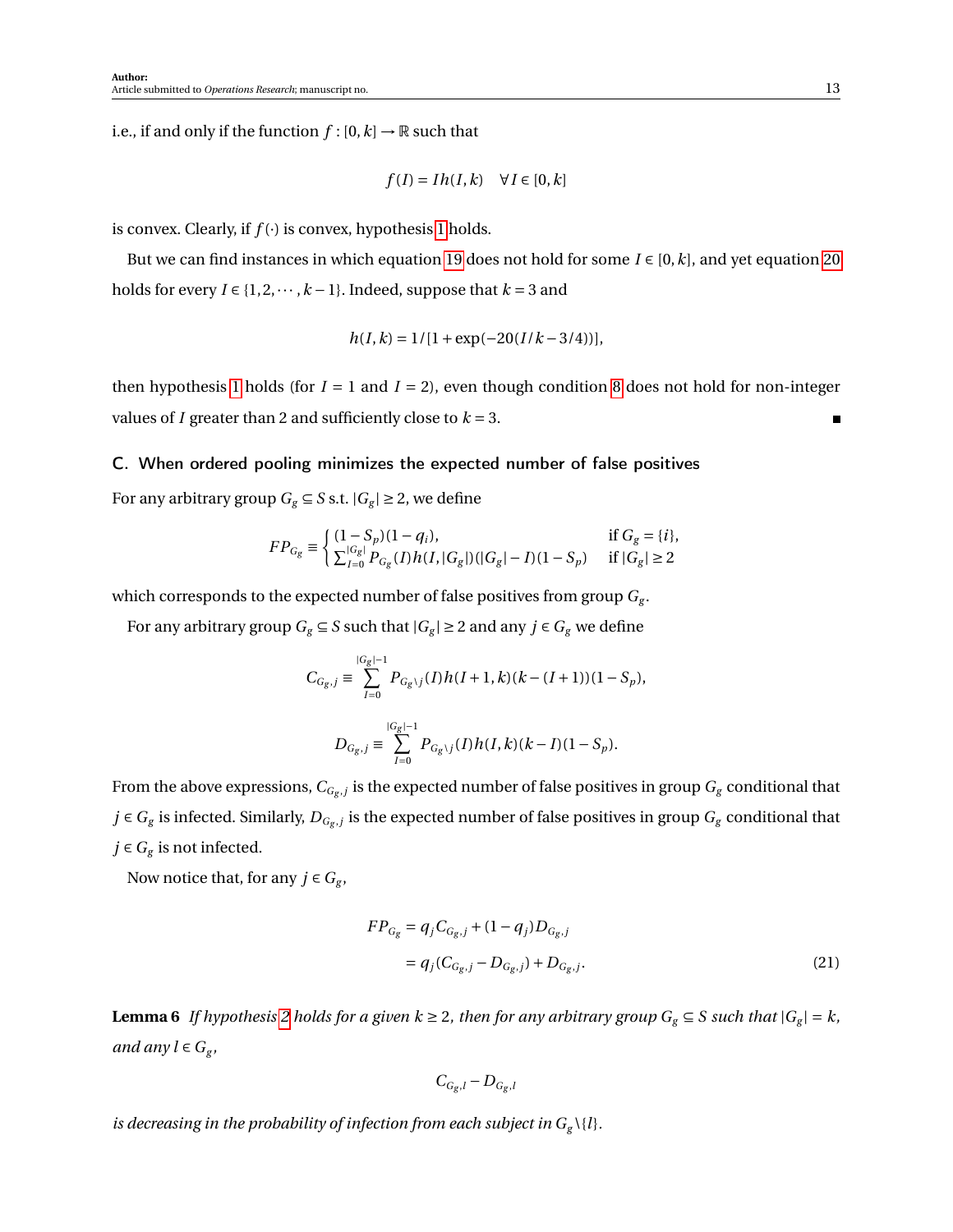**Proof:** Notice that

$$
C_{G_g,l} - D_{G_g,l} = \sum_{I=0}^{k-1} P_{G_g \setminus \{l\}}(I)(1 - S_p)[(k - I - 1)h(I + 1, k) - (k - I)h(I, k)],
$$

which corresponds to a weighted average of  $(k - I - 1)(1 - S_p)h(I + 1, k) - (k - I)(1 - S_p)h(I, k)$ , where the weights are determined by the probability mass function  $P_{G_g \setminus \{l\}}(\cdot)$ . Clearly, increasing the probability of infection from a subject in  $G_g \setminus \{l\}$  causes this average to put more weight on higher values of *I* (formally, letting *Y* be the random variable associated with the probability mass function  $P_{G_g \setminus \{l\}}(\cdot)$  and *Y'* be its transformed version after the probability of infection from a subject in  $G_g \setminus \{l\}$  is increased, we have that *Y*' first-order stochastically dominates *Y*). So it suffices to show that  $(k - I - 1)(1 - S_p)h(I + 1, k) - (k - I)h(I + 1, k)$ *I*)(1−*S<sub><i>p*</sub>) $h(I, k)$  is decreasing in *I*, a property that is satisfied if, for any  $I \in \{1, 2, \dots, k-1\}$ ,

$$
(k - I - 1)h(I + 1, k) - (k - I)h(I, k) -
$$
  
– [(k – I)h(I, k) – (k – I + 1)h(I – 1, k)] ≤ 0  

$$
\iff \frac{k - I - 1}{2(k - I)}h(I + 1, k) + \frac{k - I + 1}{2(k - I)}h(I - 1, k) \le h(I, k).
$$

<span id="page-13-2"></span>**Lemma 7** Let  $G_1$  and  $G_2$  be two disjoint subsets of S such that  $|G_1| = k_1 \geq 2$  and  $|G_2| = k_2 \geq 2$ . Then consider *the following ordered partitions of*  $G_1 \cup G_2$ *:* 

> {*G* ∗  $f_1^*, G_2^*$  $_{2}^{\ast}\},$

*and*

$$
\{G_2^{**}, G_1^{**}\},
$$

*where*  $|G_1^*|$  $|_1^*| = |G_1^{**}|$  $|S_1^{**}| = k_1, |G_2^*|$  $|S_2^*| = |G_2^{**}|$  $|z^*| = k_2$ , *i* < *j* for all *i* ∈  $G_1^*$  and all *j* ∈  $G_2^*$  and *i* > *j* for all *i* ∈  $G_1^{**}$  and all *j* ∈  $G_2$ <sup>\*\*</sup> 2 *.*

*If*  $h(\cdot, k_1)$  *and*  $h(\cdot, k_2)$  *satisfy hypothesis* 2*, then* 

$$
\min\{FP_{G_1^*} + FP_{G_2^*}, FP_{G_1^{**}} + FP_{G_2^{**}}\} \le FP_{G_1} + FP_{G_2}.
$$

**Proof:** If  $\{G_1, G_2\} = \{G_1^*$  $_1^*, G_2^*$ <sup>\*</sup><sub>2</sub>} or {*G*<sub>1</sub>, *G*<sub>2</sub>} = {*G*<sub>1</sub><sup>\*\*</sup> 1 ,*G* ∗∗ <sup>\*\*</sup>}, the proof is trivial. So suppose that  $\{G_1, G_2\} \neq \{G_1^*$  $_1^*, G_2^*$  $\begin{bmatrix} * \\ 2 \end{bmatrix}$ and  ${G_1, G_2} \neq {G_1^*}^*$ 1 ,*G* ∗∗  $\binom{**}{2}$ , so that

$$
\min_{i \in G_1} i < \max_{j \in G_2} j
$$

and

<span id="page-13-1"></span><span id="page-13-0"></span>
$$
\min_{j\in G_2}j<\max_{i\in G_1}i.
$$

For an arbitrary  $i \in G_1$  and  $j \in G_2$  either one of the following inequalities must hold

$$
C_{G_1,i} - D_{G_1,i} \le C_{G_2,j} - D_{G_2,j}
$$
\n<sup>(22)</sup>

or

$$
C_{G_2,j} - D_{G_2,j} \le C_{G_1,i} - D_{G_1,i}
$$
\n(23)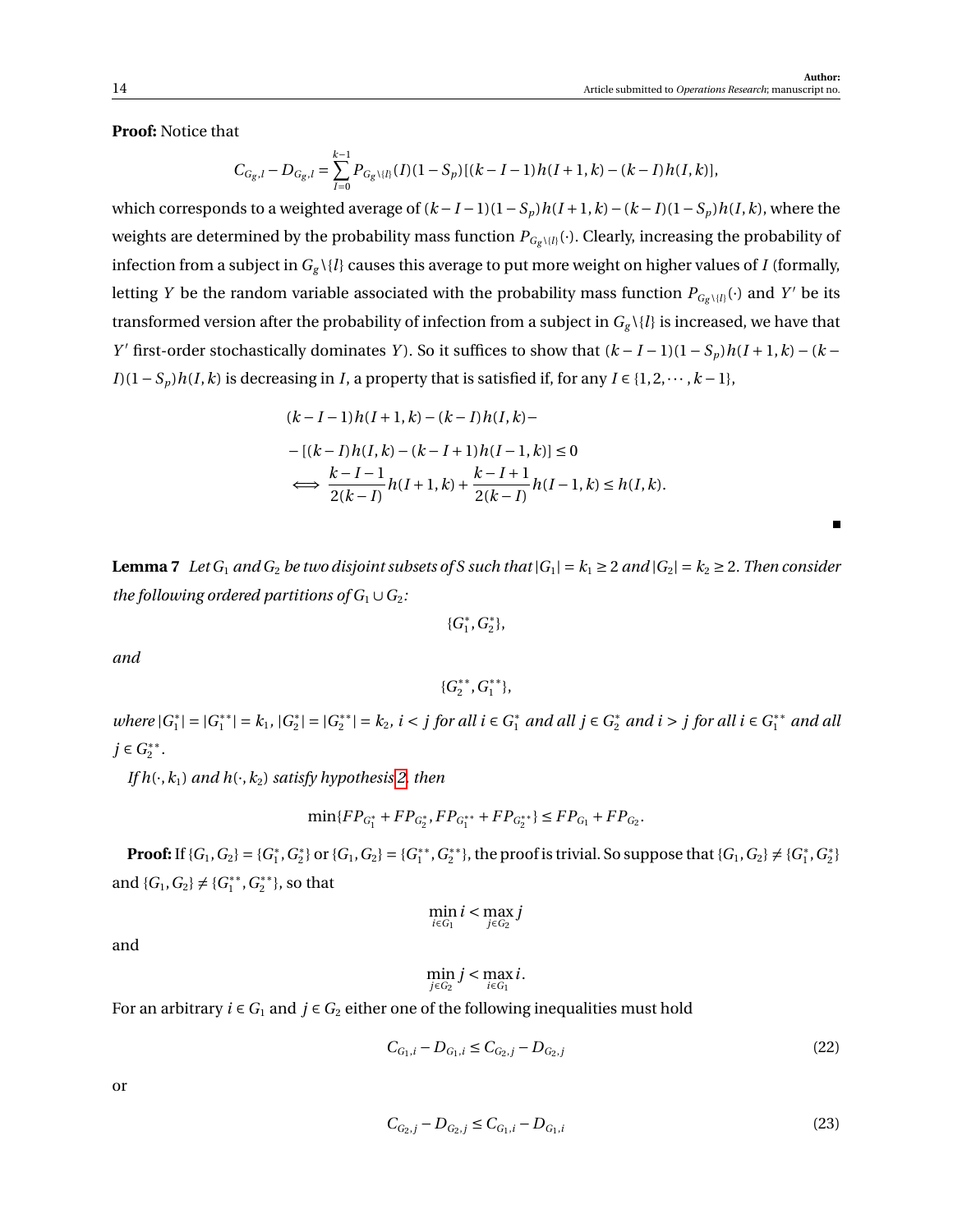<span id="page-14-3"></span>1. Assume that inequality [23](#page-13-0) holds, and define

$$
\overline{i} \equiv \max_{i \in G_1} i
$$

and

$$
\underline{j}\equiv \min_{j\in G_2}j.
$$

Because  $q_{\bar{i}} \geq q_i$ , lemma [6](#page-12-1) implies that

<span id="page-14-0"></span>
$$
C_{G_1,i} - D_{G_1,i} \le C_{G_1,\bar{i}} - D_{G_1,\bar{i}}.\tag{24}
$$

Analogously,  $q_j \le q_j$  and lemma [4](#page-7-0) imply that

<span id="page-14-1"></span>
$$
C_{G_2,j} - D_{G_1,j} \le C_{G_1,j} - D_{G_1,j}.\tag{25}
$$

Together inequalities [23,](#page-13-0) [24](#page-14-0) and [25](#page-14-1) imply that

<span id="page-14-2"></span>
$$
C_{G_2,j} - D_{G_2,j} \le C_{G_1,\bar{i}} - D_{G_1,\bar{i}}.\tag{26}
$$

Now let us exchange the position of subjects <u>*i*</u> and  $\overline{j}$  to create the new groups

$$
\tilde{G}_1 = G_1 \cup \{j\} \setminus \{\overline{i}\}
$$

and

$$
\tilde{G}_2 = G_2 \cup \{\overline{i}\} \setminus \{j\}.
$$

Then we must have  $FP_{\tilde{G}_1} + FP_{\tilde{G}_2} \leq FP_{G_1} + FP_{G_2}$ . Indeed, from expression [11,](#page-7-1) we have that

$$
FP_{G_1} = q_{\bar{i}}C_{G_1,\bar{i}} + (1 - q_{\bar{i}})D_{G_1,\bar{i}},
$$
  

$$
FP_{G_2} = q_jC_{G_2,j} + (1 - q_j)D_{G_2,j}.
$$

Moreover, because

$$
C_{\tilde{G}_1, \underline{j}} = C_{G_1, \overline{i}},
$$
  

$$
D_{\tilde{G}_1, \underline{j}} = D_{G_1, \overline{i}},
$$
  

$$
C_{\tilde{G}_2, \overline{i}} = C_{G_2, \underline{j}},
$$
  

$$
D_{\tilde{G}_2, \overline{i}} = D_{G_2, \underline{j}},
$$

we also have that

$$
FP_{\tilde{G}_1} = q_{\underline{j}} C_{G_1, \bar{i}} + (1 - q_{\underline{j}}) D_{G_1, \bar{i}},
$$
  

$$
FP_{\tilde{G}_2} = q_{\bar{i}} C_{G_2, j} + (1 - q_{\bar{i}}) D_{G_2, j}.
$$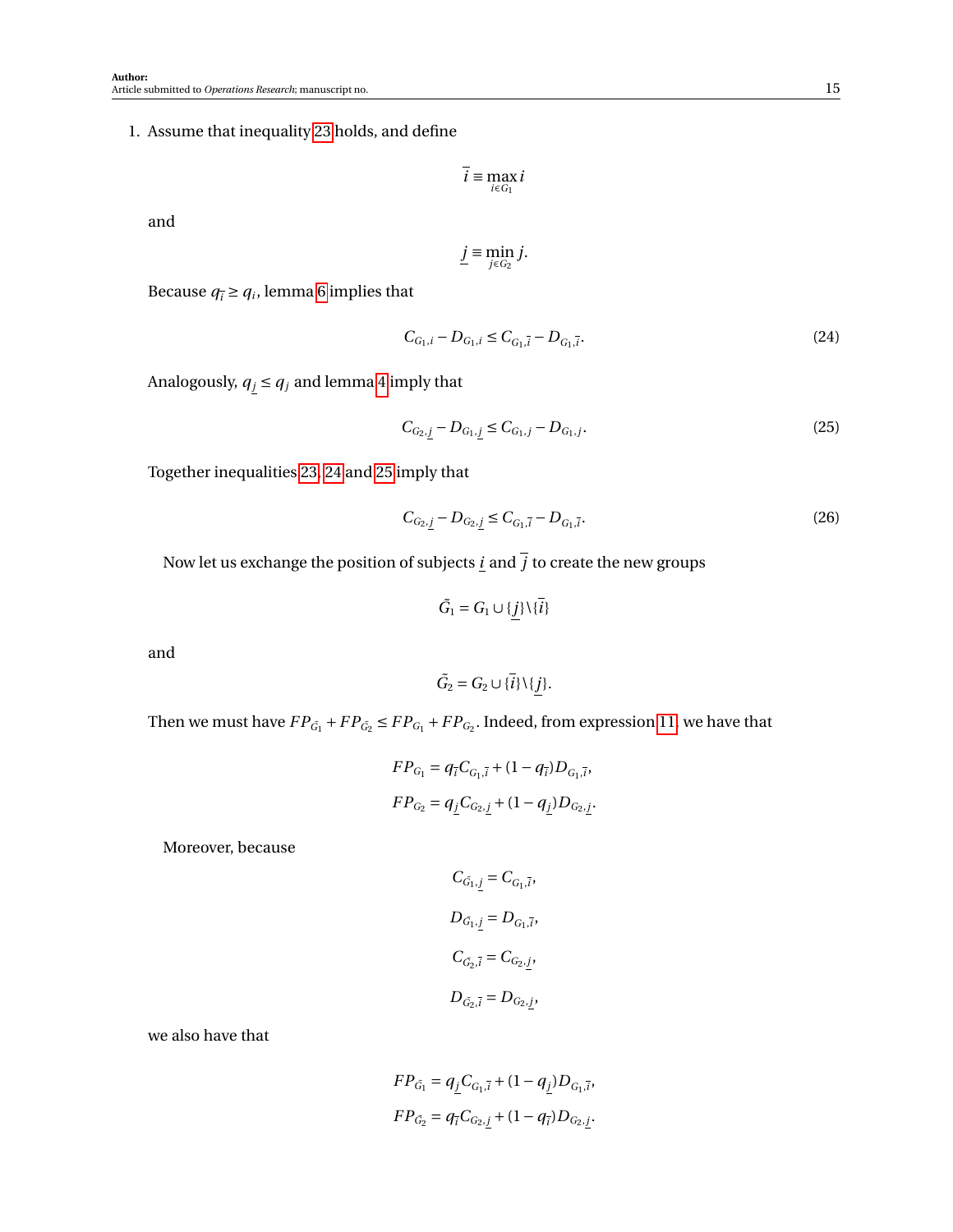Therefore,

$$
FP_{\tilde{G}_1} + FP_{\tilde{G}_2} \le FP_{G_1} + FP_{G_2}
$$
  
\n
$$
\iff q_j(C_{G_1,\overline{i}} - D_{G_1,\overline{i}}) + q_{\overline{i}}(C_{G_2,\underline{j}} - D_{G_2,\underline{j}}) \le q_{\overline{i}}(C_{G_1,\overline{i}} - D_{G_1,\overline{i}}) + q_{\underline{j}}(C_{G_2,\underline{j}} - D_{G_2,\underline{j}})
$$
  
\n
$$
\iff (q_{\overline{i}} - q_{\underline{j}})(C_{G_2,\underline{j}} - D_{G_2,\underline{j}}) \le (q_{\overline{i}} - q_{\underline{j}})(C_{G_1,\overline{i}} - D_{G_1,\overline{i}})
$$
  
\n
$$
\iff (C_{G_2,\underline{j}} - D_{G_2,\underline{j}}) \le (C_{G_1,\overline{i}} - D_{G_1,\overline{i}}),
$$

which, from inequality [26,](#page-14-2) holds.

Now, defining

$$
\overline{i}' \equiv \max_{i \in \tilde{G_1}} i
$$

and

$$
\underline{j}' \equiv \min_{j \in \tilde{G}_2} j,
$$

we have that either one of the following conditions must hold:

- (a)  $q_j \ge q_j^j$  $\frac{7}{i}$ , in which case  $\tilde{G}_1 = G_1^*$  $G_1^*$  and  $\tilde{G}_2 = G_2^*$  ${}_{2}^{*}$ , so that  $FP_{G_1}$ <sup>\*</sup> +  $FP_{G_2}$ <sup>\*</sup>  $\leq FP_{G_1}$  +  $FP_{G_2}$ .
- (b)  $q_j < q_j'$  $\frac{1}{l}$ . In this case, notice that when we moved from  $G_1$  to  $\tilde{G_1}$  we decreased the probability of infection from one subject in this group while not altering the probability of infection from the remaining subjects in the group. From lemma [6](#page-12-1) this implies that

<span id="page-15-0"></span>
$$
C_{G_1,\bar{i}} - D_{G_1,\bar{i}} \le C_{\tilde{G}_1,\bar{i}'} - D_{\tilde{G}_1,\bar{i}'}. \tag{27}
$$

Analogously, when moving from  $G_2$  to  $\tilde{G_2}$  we increased the probability of infection from one subject in this group while not altering the probability of infection from the remaining subjects in the group. From lemma [6](#page-12-1) this implies that

<span id="page-15-1"></span>
$$
C_{\tilde{G}_2,j'} - D_{\tilde{G}_2,j'} \le C_{G_2,j} - D_{G_2,j}.
$$
\n(28)

Together inequalities [26,](#page-14-2) [27](#page-15-0) and [28](#page-15-1) imply that

$$
C_{\tilde{G_2}, \underline{j}'} - D_{\tilde{G_2}, \underline{j}'} \leq C_{\tilde{G_1}, \overline{i}'} - D_{\tilde{G_1}, \overline{i}'}
$$

So we can redefine  $G_1 = \tilde{G}_1$ ,  $G_2 = \tilde{G}_2$ ,  $\bar{i} = \bar{i}^{'}$  and  $j = j'$  and repeat the previous steps iteratively, until the final pair of groups is given by *G* ∗  $G_2^*$  and  $G_2^*$  $\frac{*}{2}$ .

Because at each step of this algorithm we reduce the expected number of false negatives for subjects in these groups, and because at the end of this process we obtain the groups *G* ∗  $G_1^*$  and  $G_2^*$  $_2^*$ , we have that

$$
FP_{G_1^*} + FP_{G_2^*} \le FP_{G_1} + FP_{G_2},
$$

as we wanted to show.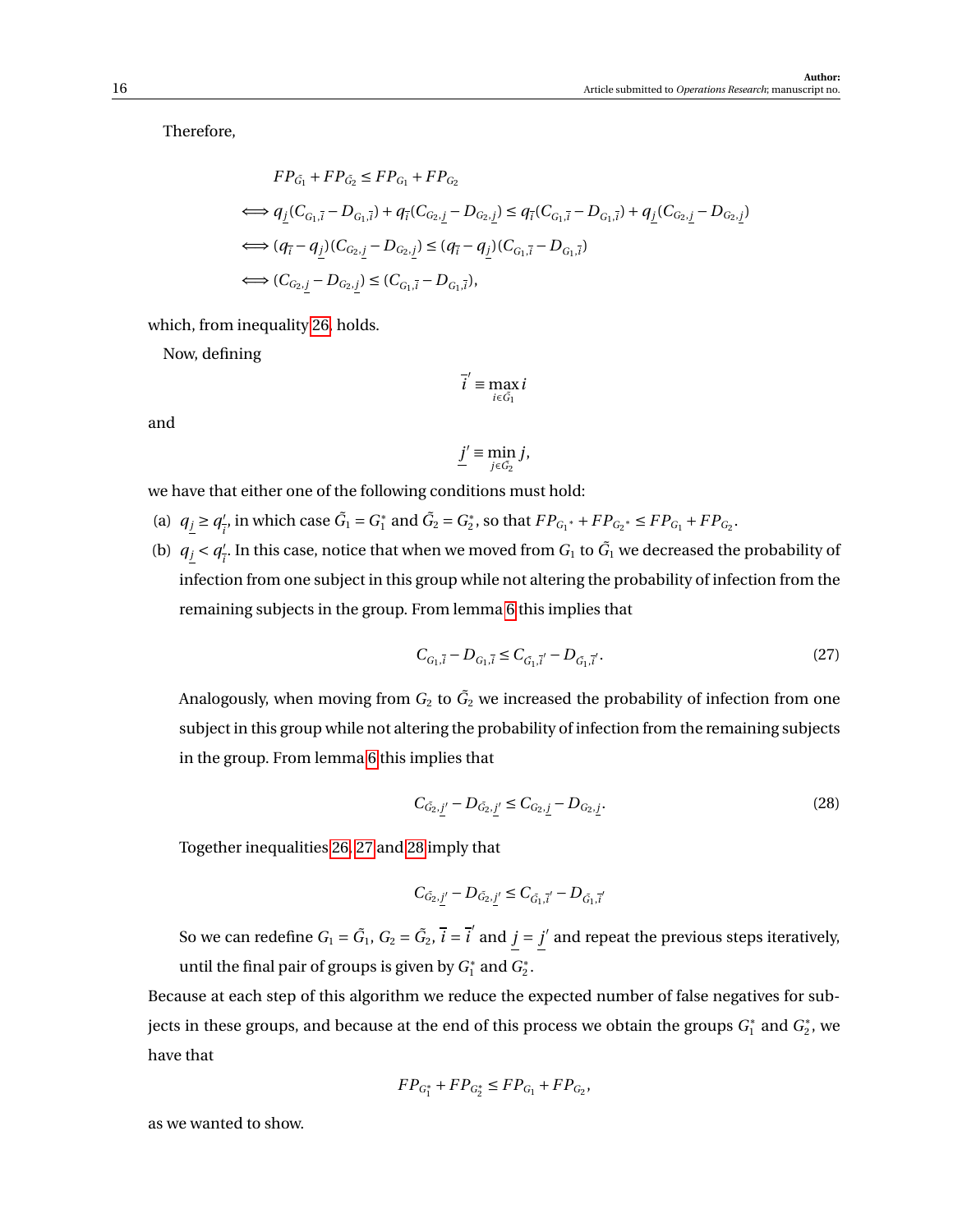2. If inequality [22](#page-13-1) holds, the proof is analogous to case the case in which inequality [23](#page-13-0) holds (case [1\)](#page-14-3). Indeed, when [22](#page-13-1) holds, we define  $\underline{i} = \min_{i \in G_1} i$  and  $\overline{j} = \max_{j \in G_m} j$ , and then repeat the same steps in case [23](#page-13-0) to show that switching the positions of subjects *i* and  $\overline{j}$  weakly reduces the expected number of false positives, provided that  $h(\cdot, k_1)$  and  $h(\cdot, k_2)$  both satisfy hypothesis [2.](#page-0-0) Then, we iteratively switch subjects from the new groups in the same fashion until we reach the ordered partition {*G*<sup>\*</sup><sup>\*</sup>  $i_2^{**}, G_1^{**}$  $_{1}^{\ast\ast\,\}$ . Because at each step of the algorithm the expected number of false positives diminishes, we obtain  $FP_{G_1^{**}} + FP_{G_2^{**}} \leq FP_{G_1} + FP_{G_2}$ .

<span id="page-16-0"></span>**Lemma 8** *Let*  $G_1$  *and*  $G_2$  *be two disjoint subsets of S such that*  $|G_1| = k \ge 1$  *and*  $|G_2| = 1$ *. Let*  $\overline{j} = \max(G_1 \cup G_2)$  $G_2$ ) (i.e.,  $\overline{j}$  is the subject with highest probability of infection in group  $G_1 \cup G_2$ ). Then consider the following *ordered partition of*  $G_1 \cup G_2$ *:* 

$$
\{G_1^*, G_2^*\},
$$

*where*

$$
G_1^* \equiv G_1 \cup G_2 \setminus \{ \overline{j} \},\
$$

 $G_2^* \equiv \left\{ \overrightarrow{j} \right\},\$ 

*i.e.*, { $G_1^*$  $_1^*, G_2^*$  $_{2}^{\ast}$ } is the ordered partition that groups the k subjects with lowest probability of infection together, *and the subject with highest probability of infection alone.*

*If h*(·,*k*) *is increasing, then*

$$
FP_{G_1^*} + FP_{G_2^*} \le FP_{G_1} + FP_{G_2}.
$$

**Proof:** Let  $G_1$  and  $G_2$  be two disjoint subsets of *S*. The proof when  $|G_1| = |G_2| = 1$  is trivial. So suppose that  $|G_1| = k_1 ≥ 2$  and  $G_2 = \{j\}$ , with  $j < \overline{j} = \max(G_1 \cup G_2)$ . Let

$$
G_1^* \equiv G_1 \cup G_2 \setminus \{ \overline{j} \},
$$

$$
G_2^* \equiv \left\{ \overline{j} \right\}.
$$

Because  $G_2 = \{j\}$  and  $G_2^* = \{\overline{j}\}\}$ , we have that  $FP_{G_2} = (1 - S_p)(1 - q_j)$  and  $FP_{G_2^*} = (1 - S_p)(1 - q_{\overline{j}})$ . Therefore,

$$
FP_{G_1^*} + FP_{G_2^*} \le FP_{G_1} + FP_{G_2}
$$
  
\n
$$
\iff (1 - S_p) \sum_{I=0}^k P_{G_1^*}(I)(k - I)h(I, k) + (1 - S_p)(1 - q_{\overline{j}}) \le +(1 - S_p) \sum_{I=0}^k P_{G_1}(I)(k - I)(h(I, k)) + (1 - S_p)(1 - q_j)
$$
  
\n
$$
\iff (1 - S_p) \left( q_j \sum_{I=0}^{k-1} P_{G_1 \setminus \{ \overline{j} \}}(I)(k - I - 1)h(I + 1, k) + (1 - q_j) \sum_{I=0}^{k-1} P_{G_1 \setminus \{ \overline{j} \}}(I)h(I, k)(k - I) \right) \le
$$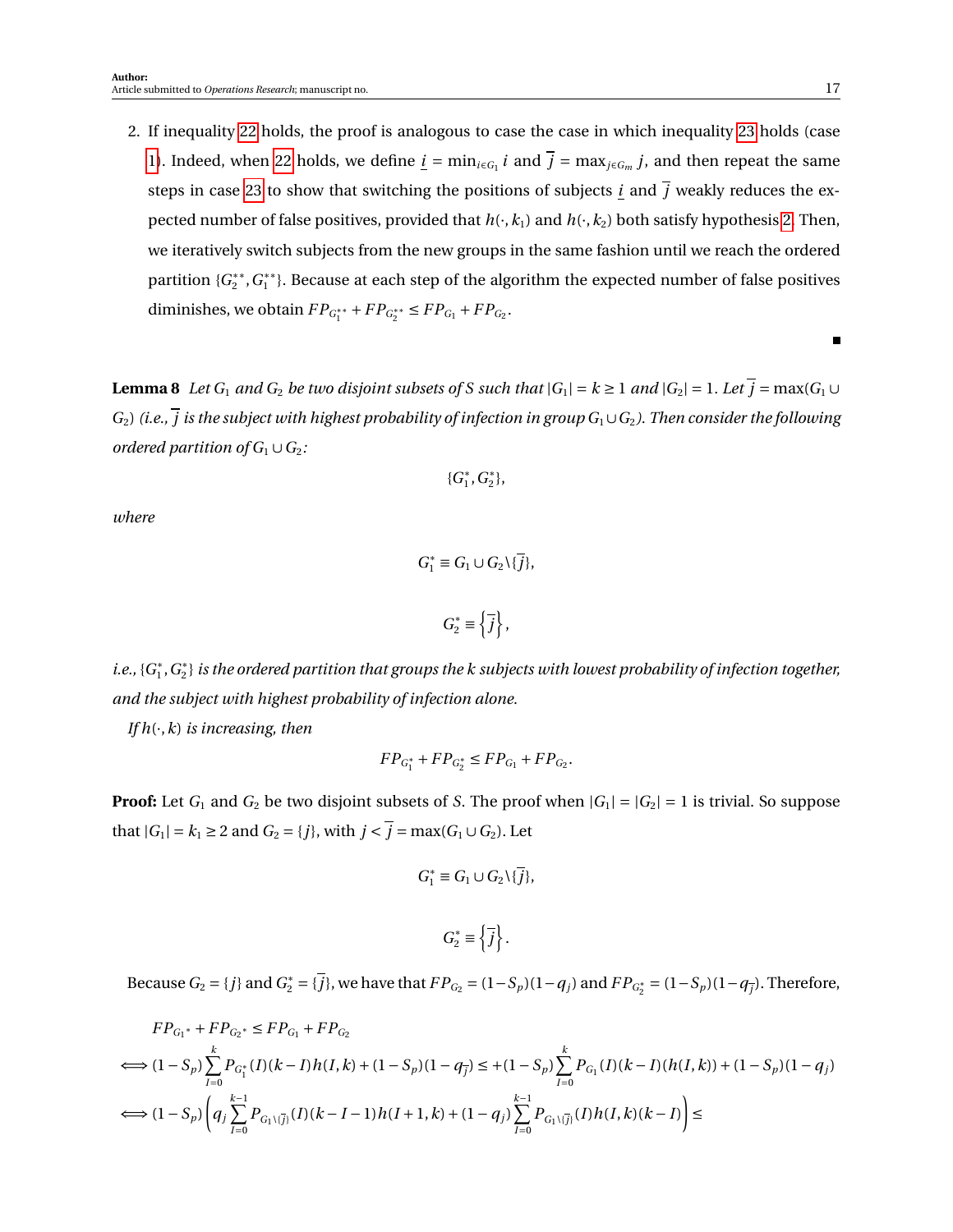$$
(1 - S_p) \left( q_{\overline{j}} \sum_{l=0}^{k-1} P_{G_1 \setminus \{j\}}(I)(k - I - 1)h(I + 1, k) + (1 - q_{\overline{j}}) \sum_{l=0}^{k-1} P_{G_1 \setminus \{j\}}(I)h(I, k)(k - I) \right) + (1 - S_p)(q_{\overline{j}} - q_j)
$$
  
\n
$$
\iff (q_{\overline{j}} - q_j) \left( \sum_{l=0}^{k-1} P_{G_1 \setminus \{j\}}(I)(k - I)h(I, k) - (k - I - 1)h(I + 1, k) \right) \leq (q_{\overline{j}} - q_j)
$$
  
\n
$$
\iff \sum_{l=0}^{k-1} P_{G_1 \setminus \{j\}}(I)(k - I)h(I, k) - (k - I - 1)h(I + 1, k) \leq 1,
$$
\n(29)

Now notice that, since  $h(\cdot, k)$  is increasing and since  $h(I, k) \leq (1 - S_e) \leq 1$ , we have that

$$
\begin{aligned} \sum_{I=0}^{k-1} P_{G_1\backslash\{\overline{j}\}}(I) \left[ (k-I)h(I,k) - (k-I-1)h(I+1,k) \right] &\leq \sum_{I=0}^{k-1} P_{G_1\backslash\{\overline{j}\}}(I) \left[ (k-I)h(I+1,k) - (k-I-1)h(I+1,k) \right] \\ &= \sum_{I=0}^{k-1} P_{G_1\backslash\{\overline{j}\}}(I)h(I+1,k) \\ &\leq \sum_{I=0}^{k-1} P_{G_1\backslash\{\overline{j}\}}(I) = 1, \end{aligned}
$$

which implies that inequality [29](#page-17-0) is satisfied.

## **Proof of theorem [3:](#page-0-0)**

Let  $\Omega = \{G_1, G_2, \dots, G_m\}$  be an arbitrary partition of  $S = \{1, 2, \dots, n\}$  such that  $|G_g| \ge 2$  for all  $G_g \in \Omega$ , where *m* is the number of groups from the partition (e.g., if all of the groups from the partition have the same size *k*, then  $m = \frac{m}{k}$ *k*). Also suppose that hypothesis [2](#page-0-0) holds for every  $k \in \{ |G_1|, |G_2|, \dots, |G_m| \}$ . Then implement the following algorithm:

#### **Algorithm 3**

- <span id="page-17-3"></span>1. Initialize the partition  $\tilde{\Omega} = {\{\tilde{G}_1, \tilde{G}_2, \cdots, \tilde{G}_m\}}$ , where  $\tilde{G}_g = G_g$  for all  $g \in \{1, 2, \cdots, m\}$ .
- 2. Initialize  $g = 1$ .
- <span id="page-17-2"></span>3. Set  $w = g + 1$ .
- <span id="page-17-4"></span><span id="page-17-1"></span>4. Pick groups  $\tilde{G_{g}}$  and  $\tilde{G_{w}}$  from  $\tilde{\Omega}$ .
	- (a) If  $|G_g| \ge 2$  and  $|G_w| \ge 2$ , consider the following ordered partitions of  $\tilde{G}_g \cup \tilde{G}_w$ :

$$
\{G^*_g, G^*_w\},\
$$

and

$$
\{G^{**}_{w}, G^{**}_{g}\},
$$

where  $|G_{\varrho}^*|$  $|g| = |G_g^{**}|$  $|g^*| = |\tilde{G}_g|, |G_u^*|$  $|w|$ <sup>\*</sup> $|G_w^*|$  $|w^*| = |\tilde{G}_w|, i < j \text{ for all } i \in G_g^*$  $\frac{e}{g}$  and all *j* ∈  $G^*$ <sub>*u*</sub>  $w_i$ , and  $q_i > q_j$  for all *i* ∈  $G^{**}_{\varrho}$  $g^*$ <sup>\*</sup> and all *j* ∈  $G^*$ <sup>\*</sup> *w* .

If  $FP_{G^*_g} + FP_{G^*_w} \leq FP_{G^{**}_g} + FP_{G^{**}_w}$ , redefine

$$
\tilde{G}_g = G_g^* \quad \text{and} \quad \tilde{G}_w = G_w^*
$$

else, redefine

$$
\tilde{G}_g = G_w^{**} \quad \text{and} \quad \tilde{G}_w = G_g^{**}.
$$

<span id="page-17-0"></span>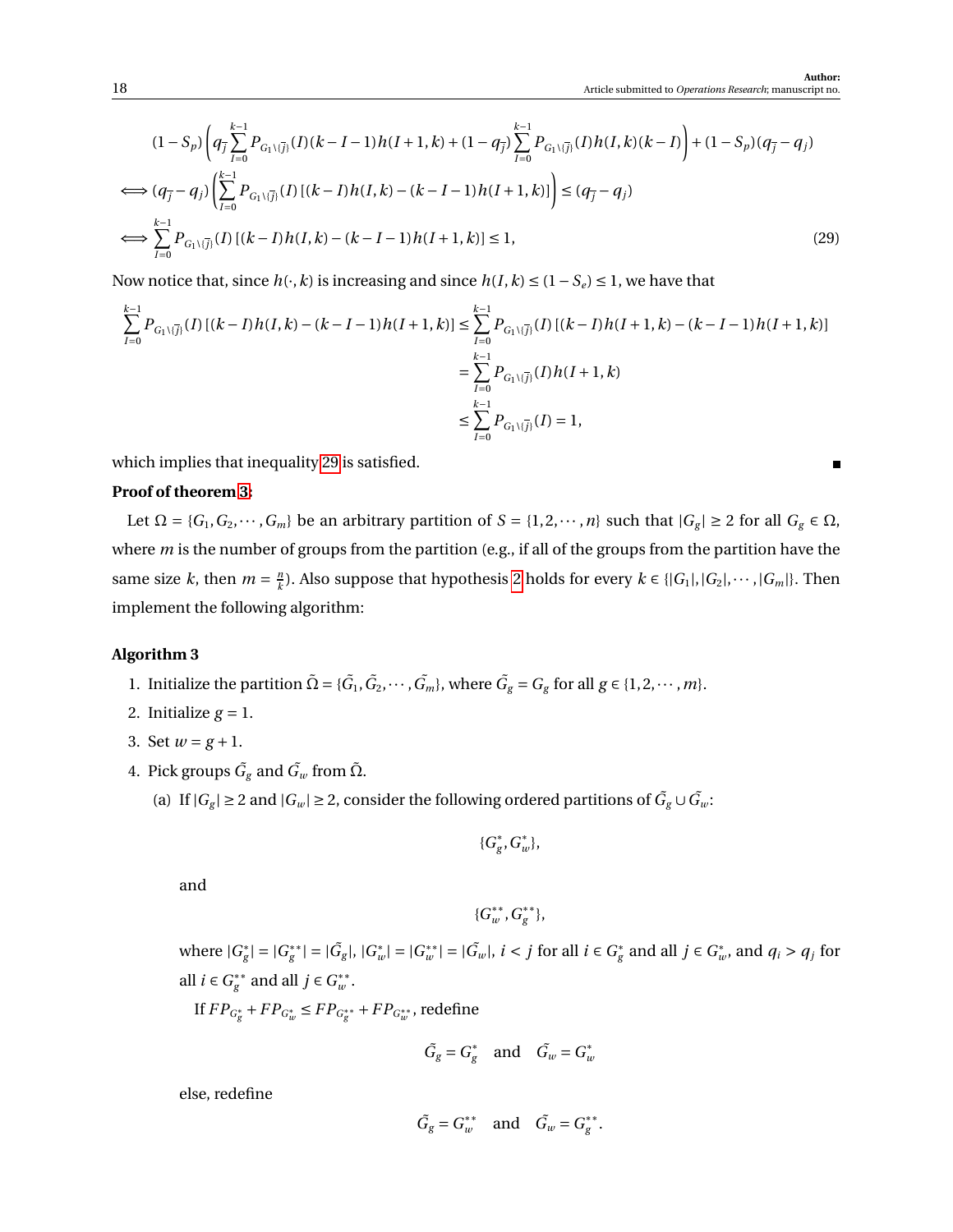<span id="page-18-2"></span>(b) If  $|\tilde{G}_g| = 1$  or  $|\tilde{G}_w| = 1$ , redefine

$$
\tilde{G}_g = \tilde{G}_g \cup \tilde{G}_w \setminus \{\max(\tilde{G}_g \cup \tilde{G}_w)\},\
$$

and

$$
\tilde{G}_w = \{\max(\tilde{G}_g \cup \tilde{G}_w)\}.
$$

- 5. If  $w = m$ , proceed to the next step. Else, redefine  $w = w + 1$  and repeat step [4.](#page-17-1)
- <span id="page-18-1"></span>6. If  $g = m - 1$ , stop the algorithm, else, redefine  $g = g + 1$  and repeat step [3.](#page-17-2)

Let  $\Omega = \{G_1, G_2, \cdots, G_m\}$  be the original partition and  $\tilde\Omega = \{\tilde G_1, \tilde G_2, \cdots, \tilde G_m\}$  be the final partition obtained obtained after implementing algorithm [3.](#page-17-3) From lemmas [7](#page-13-2) and [8,](#page-16-0) at each step of this algorithm the overall expected number of false positives weakly diminishes, which implies that  $\mathbb{E}[FP(\tilde{\Omega})] \leq \mathbb{E}[FP(\Omega)]$ . Because at the end of each step [6](#page-18-1) of algorithm [3](#page-17-3) we have that, for each  $w > m$ ,  $q_i \le q_j$  for all  $i \in \tilde{G}_g$  and all *j* ∈  $\tilde{G}_w$ , we have that  $\tilde{\Omega}$  is an ordered partition of *S*. Moreover, because changes made at steps [4a](#page-17-4) and [4b](#page-18-2) of algorithm [3](#page-17-3) preserve pool sizes, there exists a permutation p of the indices  $(1, 2, \dots, m)$  such that  $|G_{p(g)}| = |G_g|$  for all  $g \in \{1, 2, \dots, m\}.$ 

As to the second part of the theorem, notice that, at each step [4b](#page-18-2) of algorithm [3](#page-17-3) we are allocating the subject with highest probability of infection to be tested individually. This implies that if a subject *i* is tested individually under  $\tilde{\Omega}$ , then a subject  $j$  with  $q_j$  >  $q_i$  is also tested individually under  $\tilde{\Omega}$ .  $\blacksquare$ 

## <span id="page-18-0"></span>D. Proof of proposition [1](#page-11-0)

Suppose that the dilution function is given by

$$
h(I, k) = \begin{cases} S_e, & \text{if } I > 0 \\ 1 - S_p, & \text{if } I = 0. \end{cases}
$$

Then,

- a) Ordered pooling minimizes the expected number of tests. Indeed this follows directly from theorem [1](#page-0-0) and the fact that  $h(\cdot, k)$  is concave.
- b) Any matching criteria produces the same expected number of false negatives. Indeed, consider any arbitrary infected patient from the population. Then regardless of whom he is matched with in the pooled sample, the probability that his pooled sample tests positive for infection is (1 − *S<sup>e</sup>* ). If the pooled test does accuse infection, which happens with probability  $\mathcal{S}_{e}$ , the infected subject is individually tested and diagnosed as healthy with probability (1−*S*<sup>*e*</sup>). So using simple probability theory, the overall probability that an arbitrary infected subject is incorrectly diagnosed as healthy is given by

$$
(1 - S_e) + S_e(1 - Se) = 1 - S_e^2,
$$

which does not depend on whom the subject is matched with in the pool.

c) Ordered pooling minimizes the expected number of false positives. Indeed, this follows directly from theorem [3](#page-0-0) and the fact that this dilution function satisfies hypothesis [2.](#page-0-0)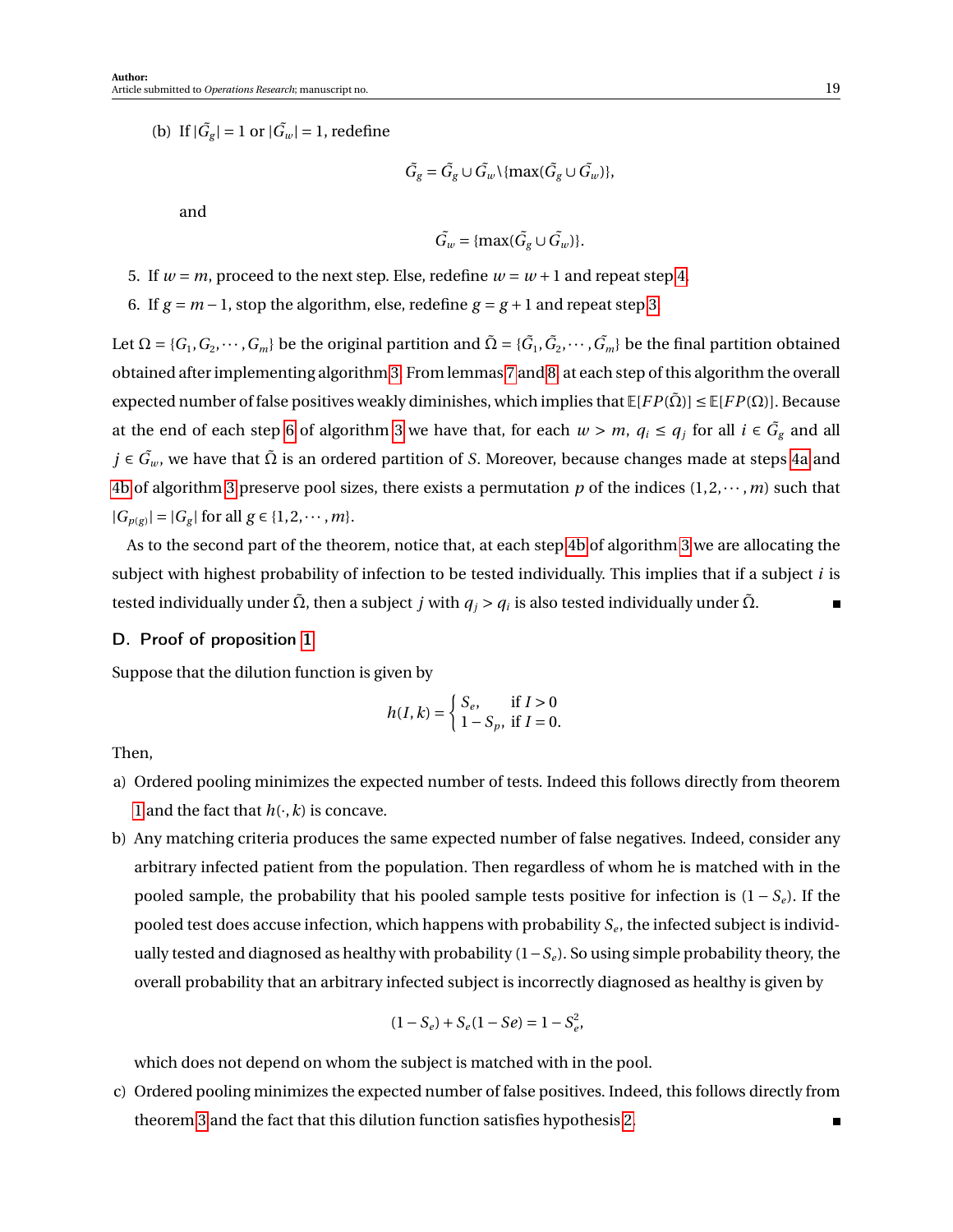## <span id="page-19-0"></span>E. Proof of proposition [2](#page-0-0)

Suppose that the dilution function is given by  $h(I, k) = a + bI$ , where  $b \ge 0$ .

a) First, we show that the expected number of tests is not affected by the matching criteria used to form the pools.

Let  $X_{i,j} = 1$  if individual *i* from group *j* is infected. Moreover, assume that  $Prob(X_{i,j} = 1) = q_{i,j}$ . Then, the expected number of tests is given by

$$
T = \frac{n}{k} + \sum_{i=1}^{n/k} \sum_{I=0}^{k} h(I,k) Prob(\sum_{j=1}^{n} X_{i,j} = I).
$$

Assuming that  $h(I, k) = a + bI$ , we have that

$$
T = \frac{n}{k} + \sum_{i=1}^{n/k} \sum_{I=0}^{k} \left\{ [a + bI] \, Prob(\sum_{j=1}^{n} X_{i,j} = I) \right\}.
$$
  
= 
$$
\frac{n}{k} + \sum_{i=1}^{n/k} \left[ a + b \sum_{I=0}^{k} IProb(\sum_{j=1}^{n} X_{i,j} = I) \right].
$$
 (30)

Because  $\sum_{I=0}^{k} IProb(\sum_{j=1}^{n} X_{i,j} = I)$  equals to the expected number of infected in group *i*, and because the number of infected in each group follows a Poisson-binomial distribution with parameters  $(k, {q_{i,j}}_{j=1}^k)$ , this expectation is given by  $\sum_{j=1}^k q_{i,j}$ . Replacing this into expression [30,](#page-19-2) we get

<span id="page-19-2"></span>
$$
T = \frac{n}{k} + \sum_{i=1}^{n/k} \left[ a + b \sum_{j=1}^{k} q_{i,j} \right]
$$
  
=  $\frac{n}{k} + \frac{n}{k} a + b \sum_{i=1}^{n/k} \sum_{j=1}^{k} q_{i,j}$ ,

which clearly does not depend on how the  $q_{i,j}$ 's are grouped.

b) As to the proof that ordered pooling achieves a minimum in the expected number of false negatives, it follows directly from theorem [2](#page-0-0) and the fact that  $h(I, k) = a + bI$  (with  $b \ge 0$ ) satisfies hypothesis [1.](#page-0-0) Finally, notice that hypothesis [2](#page-0-0) is clearly satisfied when *h*(*I*,*k*) is affine, so that ordered pooling also minimizes the expected number of false positives.

## <span id="page-19-1"></span>F. Proof of proposition [3](#page-0-0)

Suppose that the dilution function is given by

$$
h(l,k) = \begin{cases} 1 - S_p, & \text{if } l < k \\ S_e, & \text{if } l = k. \end{cases}
$$

a) First, we will show that ordered pooling *maximizes* the expected number of tests.

Consider a partition  $\Omega = \{G_1, G_2, \dots, G_{n/k}\}\$  of  $S = \{1, 2, \dots, n\}$ , where  $|G_g| = k$  for all  $G_g \in \Omega$  (i.e., each group has the same size). The probability that group  $G_g$  has exactly  $k$  infected subjects is given by  $P_{G_g}(k) = \prod_{j \in G_g} q_j$ , and the expected number of tests from this partition is given by

$$
\mathbb{E}[T(\Omega)] = \frac{n}{k} + n(1 - S_p) + k(S_p + S_e - 1) \sum_{g \in \Omega} P_{G_g}(k).
$$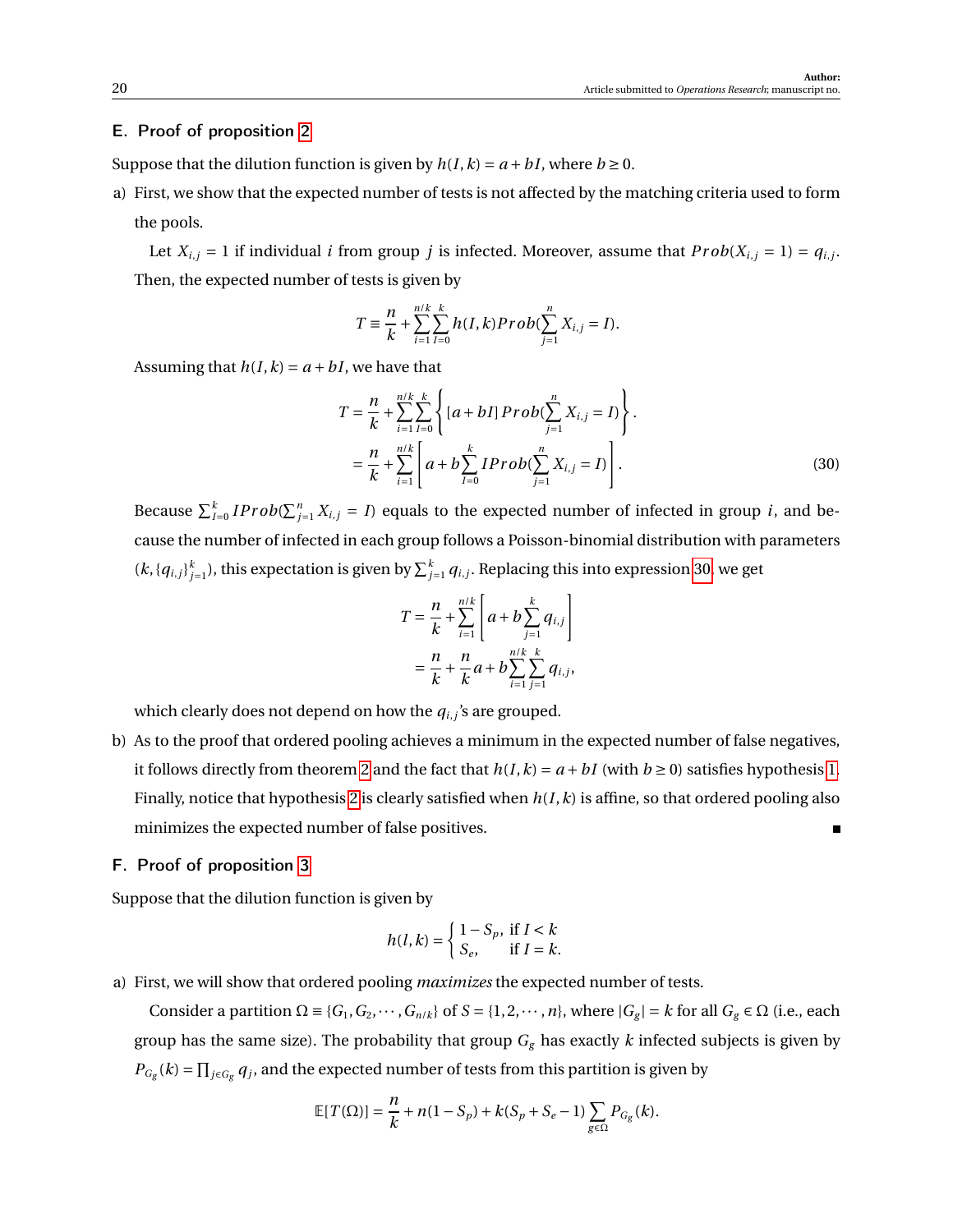Because  $k(S_p + S_e - 1)$  is a positive constant (recall that we assume that  $S_e > 1 - S_p$ ), we have that the partition that minimizes the expected number of tests is the one that  $minimizes$   $\sum_{G_g\in\Omega}P_{G_g}(k).$  We now show that ordered pooling  $maximizes\sum_{G_g\in\Omega}P_{G_g}(k).$ 

Suppose by way of contradiction that  $\Omega = \{G_1, G_2, \dots, G_{n/k}\}\$  maximizes  $\sum_{G_g \in G} P_{G_g}(k)$  among all partitions that have all pool sizes equal to *k*, and suppose that Ω is not an ordered partition. Then there are  $G_l$ ,  $G_w \in \Omega$  such that  $P_{G_l}(k) < P_{G_w}(k)$  and there is a  $i \in G_l$  an  $j \in G_w$  such that  $(1 - q_i) > (1 - q_j)$ . Then, denoting  $A = \prod_{\tau \in G_l \setminus \{i\}} (1 - q_\tau)$  and  $B = \prod_{\tau \in G_w \setminus \{j\}} (1 - q_\tau)$ , we must have that  $A < B$ . Moreover, if  $\Omega$ maximizes  $\sum_{G_g \in \Omega} P_{G_g}(k)$  we must have

$$
(1 - qi)A + (1 - qj)B \ge (1 - qj)A + (1 - qi)B
$$
  

$$
\iff (1 - qj)(B - A) \ge (1 - qi)(B - A)
$$
  

$$
\iff (1 - qj) \ge (1 - qi),
$$

a contradiction with  $(1 - q_i) > (1 - q_j)$ .→←

- b) As to the proof that ordered pooling minimizes the expected number of false negatives, it follows directly from theorem [2](#page-0-0) and the fact that this dilution function clearly satisfies hypothesis [1.](#page-0-0)
- c) Finally, under this extreme dilution effect, if a healthy subject is pooled tested, the test will detect infection with probability 1−*S<sup>p</sup>* regardless of who the healthy patient is matched with. In this contingency, the subject is tested again as is declared infected with probability 1−*S<sup>p</sup>* . Because those events are independent, the overall probability that a healthy subject is diagnosed as infected is  $(1 - S_p)^2$ . Because this probability does not depend on who the subject is matched with, this implies that any matching mechanism generates the same expected number of false positives.

## <span id="page-20-0"></span>G. When ordered pooling maximizes social welfare

## **Proof of proposition [4](#page-0-0)**

It suffices to show that ordered pooling maximizes the minimum utility and the sum of utilities. That ordered pooling maximizes the sum of utilities follows immediately from corollary [4.](#page-0-0) So it only remains to show that ordered pooling maximizes the minimum utility.

Without loss of generality, we can assume that there are only two groups, and that the probability of infection from subjects is given by

$$
q_1 \le q_2 \le q_3 \le q_4.
$$

Then, the ordered partition is given by

$$
\Omega^* = \{\{1, 2\}, \{3, 4\}\}.
$$

The only possible alternative partitions are

$$
\Omega' = \{\{1,3\},\{2,4\}\}\
$$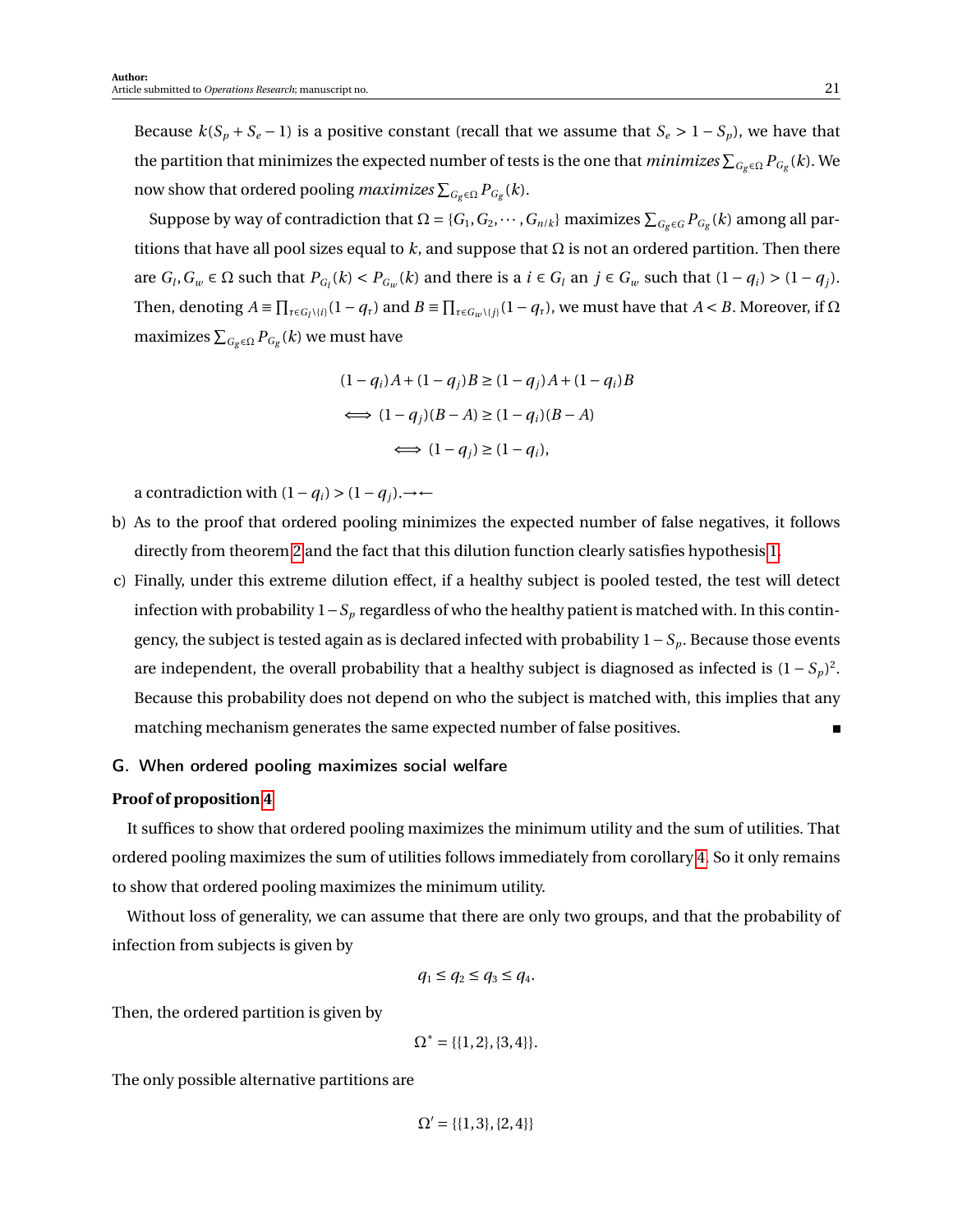and

$$
\Omega'' = \{\{1,4\},\{2,3\}\}.
$$

Case 1) Suppose that  $\lambda = 1$ .

For any  $q_i \in [0, 1]$ , let

$$
A(q_i) \equiv q_i[1 - S_e h(2, 2)] + (1 - q_i)[1 - S_e h(1, 2)],
$$

i.e., *A*(*qi*) is the probability that a subject is *not* detected as infected given that this subject is infected and the person this subject is matched with has probability of infection of  $q_i$ .

In this case, if the ordered partition  $\Omega^*$  is implemented, subjects' utilities are given by

$$
u_1(\Omega^*) = 1 - q_1 A(q_2), \quad u_2(\Omega^*) = 1 - q_2 A(q_1), \quad u_3(\Omega^*) = 1 - q_3 A(q_4), \quad u_4(\Omega^*) = 1 - q_4 A(q_3).
$$

The utilities from the other 2 other possible partitions,  $\Omega'$  and  $\Omega''$ , are given by

$$
u_1(\Omega') = 1 - q_1 A(q_3),
$$
  $u_2(\Omega') = 1 - q_2 A(q_4),$   $u_3(\Omega') = 1 - q_3 A(q_1),$   $u_4(\Omega') = 1 - q_4 A(q_2),$ 

and

$$
u_1(\Omega'') = 1 - q_1 A(q_4),
$$
  $u_2(\Omega'') = 1 - q_2 A(q_3),$   $u_3(\Omega'') = 1 - q_3 A(q_2),$   $u_4(\Omega'') = 1 - q_4 A(q_1).$ 

Because  $A(q_i) \ge 0$ , we have that a subject's utility is decreasing in the subject's probability of infection. Moreover, because  $h(·, 2)$  is increasing (see assumption [1\)](#page-0-0), we have that  $[1 − S_e h(2, 2)] ≤$  $[1 - S_e h(1, 2)]$ , which implies that  $A(q_i)$  is decreasing in  $q_i$ . This implies that a subject's utility is increasing in the probability of infection of the subject he is matched with. This implies that the subject with lowest utility from each group is the subject who has the highest probability of infection from that group.

So suppose that, under ordered pooling, subject 2 is the one with the lowest utility, i.e., suppose that

$$
u_2(\Omega^*) = \min_{i \in \{1,2,3,4\}} u_i(\Omega^*).
$$

In this case, we have that

$$
u_3(\Omega') = 1 - q_3 A(q_1) \leq 1 - q_2 A(q_1) = u_2(\Omega^*) = \min_{i \in \{1,2,3,4\}} u_i(\Omega^*),
$$

and

$$
u_4(\Omega'') = 1 - q_4 A(q_1) \le 1 - q_2 A(q_1) = u_2(\Omega^*) = \min_{i \in \{1,2,3,4\}} u_i(\Omega^*),
$$

so that ordered pooling maximizes the minimum utility.

Suppose, instead, that subject 4 is the one with lowest utility under ordered pooling, i.e., suppose that

$$
u_4(\Omega^*) = \min_{i \in \{1,2,3,4\}} u_i(\Omega^*).
$$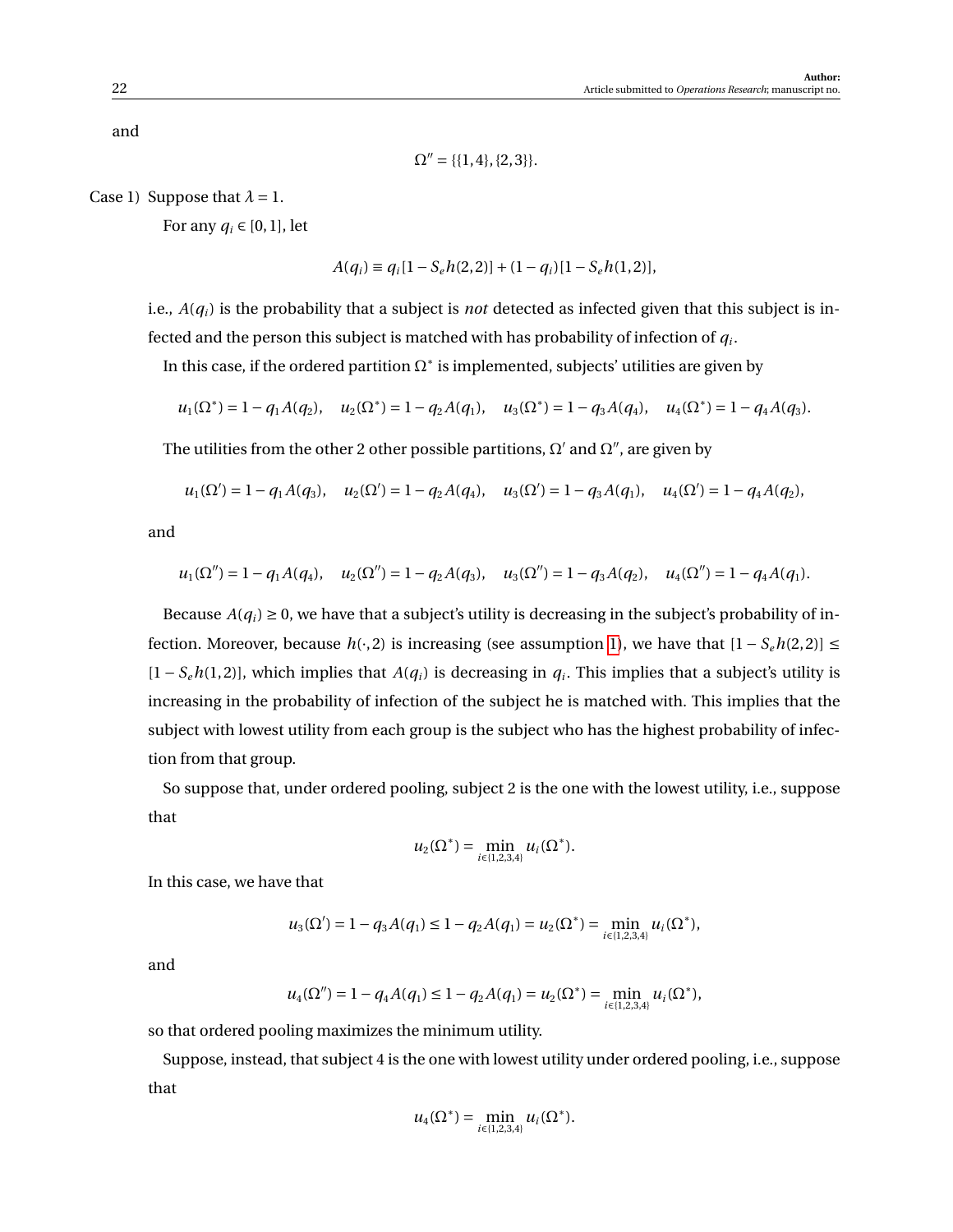In this case, we have that

$$
u_4(\Omega') = 1 - q_4 A(q_2) \leq 1 - q_4 A(q_3) = u_4(\Omega^*) = \min_{i \in \{1,2,3,4\}} u_i(\Omega^*),
$$

and

$$
u_4(\Omega'') = 1 - q_4 A(q_1) \leq 1 - q_4 A(q_3) = u_4(\Omega^*) = \min_{i \in \{1,2,3,4\}} u_i(\Omega^*),
$$

so that again, ordered pooling maximizes the minimum utility.

Case 2) Suppose that  $\lambda = 0$ .

For any  $q_i \in [0,1]$ , let

$$
B(q_i) \equiv q_i(1 - S_p)h(1,2) + (1 - q_i)(1 - S_p)h(0,2),
$$

i.e., *B*(*qi*) is the probability that a subject is detected as infected given that this subject is *not* in-

fected and the person this subject is matched with has probability of infection of *q<sup>i</sup>* .

In this case, if the ordered partition  $\Omega^*$  is implemented, subjects' utilities are given by

$$
u_1(\Omega^*) = 1 - (1 - q_1)B(q_2),
$$
  $u_2(\Omega^*) = 1 - (1 - q_2)B(q_1),$   $u_3(\Omega^*) = 1 - (1 - q_3)B(q_4),$   $u_4(\Omega^*) = 1 - (1 - q_4)B(q_3).$ 

The utilities from the other 2 other possible partitions,  $\Omega'$  and  $\Omega''$ , are given by

$$
u_1(\Omega') = 1 - (1 - q_1)B(q_3),
$$
  $u_2(\Omega') = 1 - (1 - q_2)B(q_4),$   $u_3(\Omega') = 1 - (1 - q_3)B(q_1),$   $u_4(\Omega') = 1 - (1 - q_4)B(q_2),$   
and

$$
u_1(\Omega'') = 1 - (1 - q_1)B(q_4), \quad u_2(\Omega'') = 1 - (1 - q_2)B(q_3), \quad u_3(\Omega'') = 1 - (1 - q_3)B(q_2), \quad u_4(\Omega'') = 1 - (1 - q_4)B(q_1).
$$

Clearly, a subject's utility is increasing in its own probability of infection. Moreover, because  $h(\cdot, 2)$ is increasing (see assumption [1\)](#page-0-0), we have that  $(1 - S_p)h(1, 2) \le (1 - S_p)h(2, 2)$ , which implies that  $B(q_i)$  is increasing in  $q_i$ . Because the term  $B(q_i)$  enters negatively in the utility function from each agent, we have that a subject's utility is decreasing in the probability of infection of the subject he is matched with. This implies that the subject with lowest utility from each group is the subject who has the *lowest* probability of infection from that group.

So suppose that, under ordered pooling, subject 1 is the one with the lowest utility, i.e., suppose that

$$
u_1(\Omega^*) = \min_{i \in \{1,2,3,4\}} u_i(\Omega^*).
$$

In this case, we have that

$$
u_1(\Omega') = 1 - (1 - q_1)B(q_3) \le 1 - (1 - q_1)B(q_2) = u_1(\Omega^*) = \min_{i \in \{1, 2, 3, 4\}} u_i(\Omega^*),
$$

and

$$
u_1(\Omega'') = 1 - (1 - q_1)B(q_4) \le 1 - (1 - q_1)B(q_2) = u_1(\Omega^*) = \min_{i \in \{1, 2, 3, 4\}} u_i(\Omega^*),
$$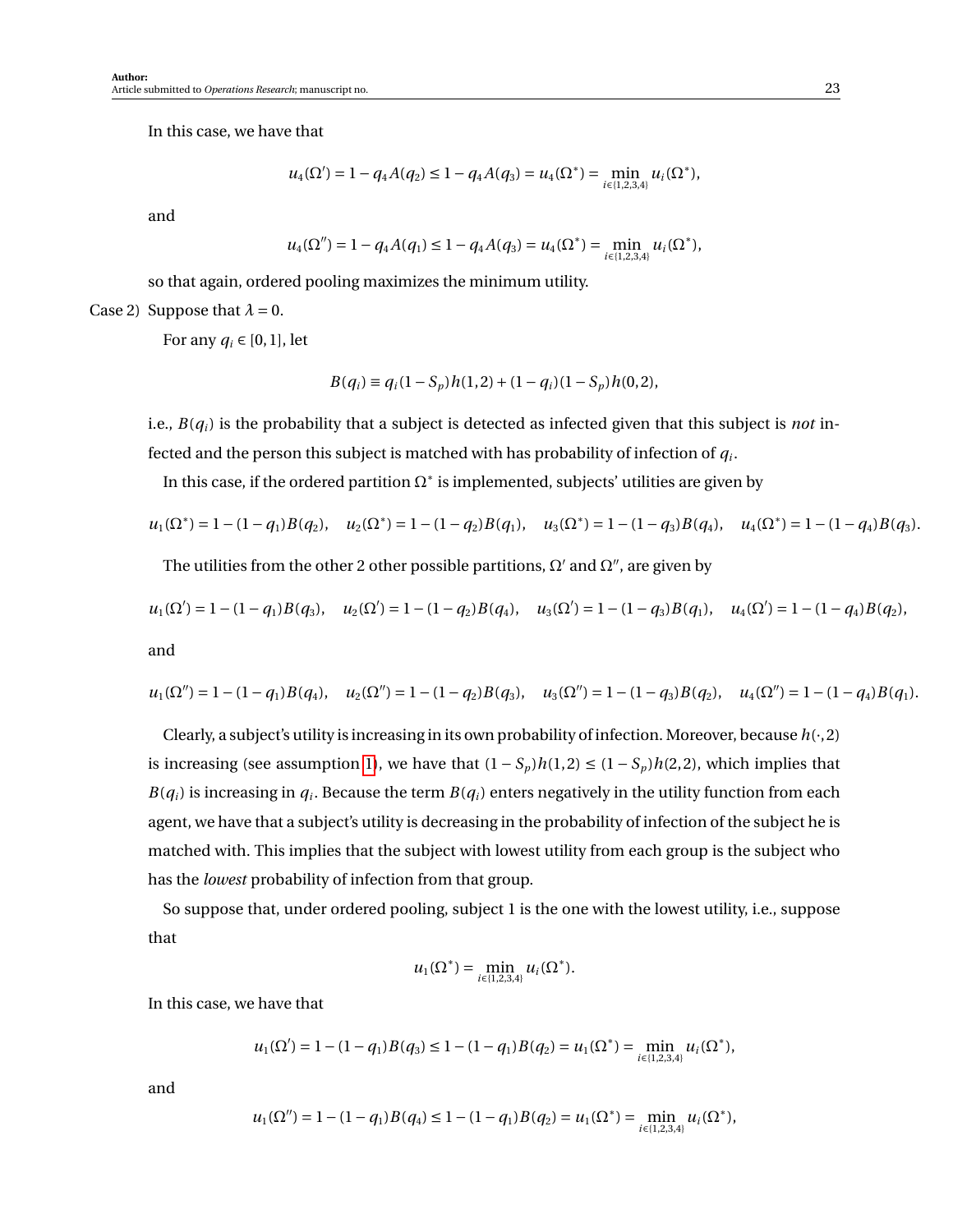so that ordered pooling maximizes the minimum utility.

Suppose, instead, that subject 3 is the one with lowest utility under ordered pooling, i.e., suppose that

$$
u_3(\Omega^*) = \min_{i \in \{1,2,3,4\}} u_i(\Omega^*).
$$

In this case, we have that

$$
u_2(\Omega') = 1 - (1 - q_2)B(q_4) \le 1 - (1 - q_3)B(q_4) = u_3(\Omega^*) = \min_{i \in \{1, 2, 3, 4\}} u_i(\Omega^*),
$$

and

$$
u_1(\Omega'') = 1 - (1 - q_1)B(q_4) \le 1 - (1 - q_3)B(q_4) = u_3(\Omega^*) = \min_{i \in \{1, 2, 3, 4\}} u_i(\Omega^*),
$$

so that again, ordered pooling maximizes the minimum utility.

## **Proof of proposition [5](#page-0-0)**

For a given pool size of *k* ∈ N, we can assume, without loss of generality, that there are only two pools (i.e., that  $m = 2$  $m = 2$ ).<sup>2</sup> Consider the following ordered partition of  $S = \{1, 2, \dots, n\}$ 

$$
\Omega^* = \{G^*_1, G^*_2\},
$$

where

$$
G_1^* = \{1, 2, \cdots, k\}
$$

and

$$
G_2^* = \{k+1, k+2, \cdots, n\},\
$$

and  $|G_1^*|$  $|_{1}^{*}|=|G_{2}^{*}|$  $|z_2^*| = k.$ 

I) Suppose that  $\theta = 1$ . Consider any partition  $\Omega = \{G_1, G_2\}$ , such that  $|G_1| = |G_2| = k$ . For each group  $\tilde{G}_g \subseteq \Omega$ , define

$$
A_{i,G_g} \equiv \sum_{I=0}^{k-1} (1 - S_e h(I+1,k)) P_{G \setminus \{i\}(I)},
$$

i.e.,  $A_{i,G_g}$  is the probability that a subject in group  $G_g$  is *not* detected as infected given that this subject is infected.

Then, the utility from each subject  $i \in \{1, 2, \dots, n\}$  under partition  $\Omega$  is given by

$$
u_i(\Omega) = \begin{cases} 1 - q_i A_{i,G_1}, & \text{if } i \in G_1 \\ 1 - q_i A_{i,G_2}, & \text{if } i \in G_2 \end{cases}
$$

Clearly, the utility from each subject is decreasing in their own probability of infection. Because the dilution function  $h(\cdot, k)$  is increasing, we also have that, for any group  $G_g$  and any  $j \in G_g \setminus \{i\}$ ,

<span id="page-23-0"></span> $2$  To extend the result for  $m > 2$ , one only needs to follow an algorithm similar to the one presented in the proofs of theorems [1,](#page-0-0) [2](#page-0-0) and [3.](#page-0-0)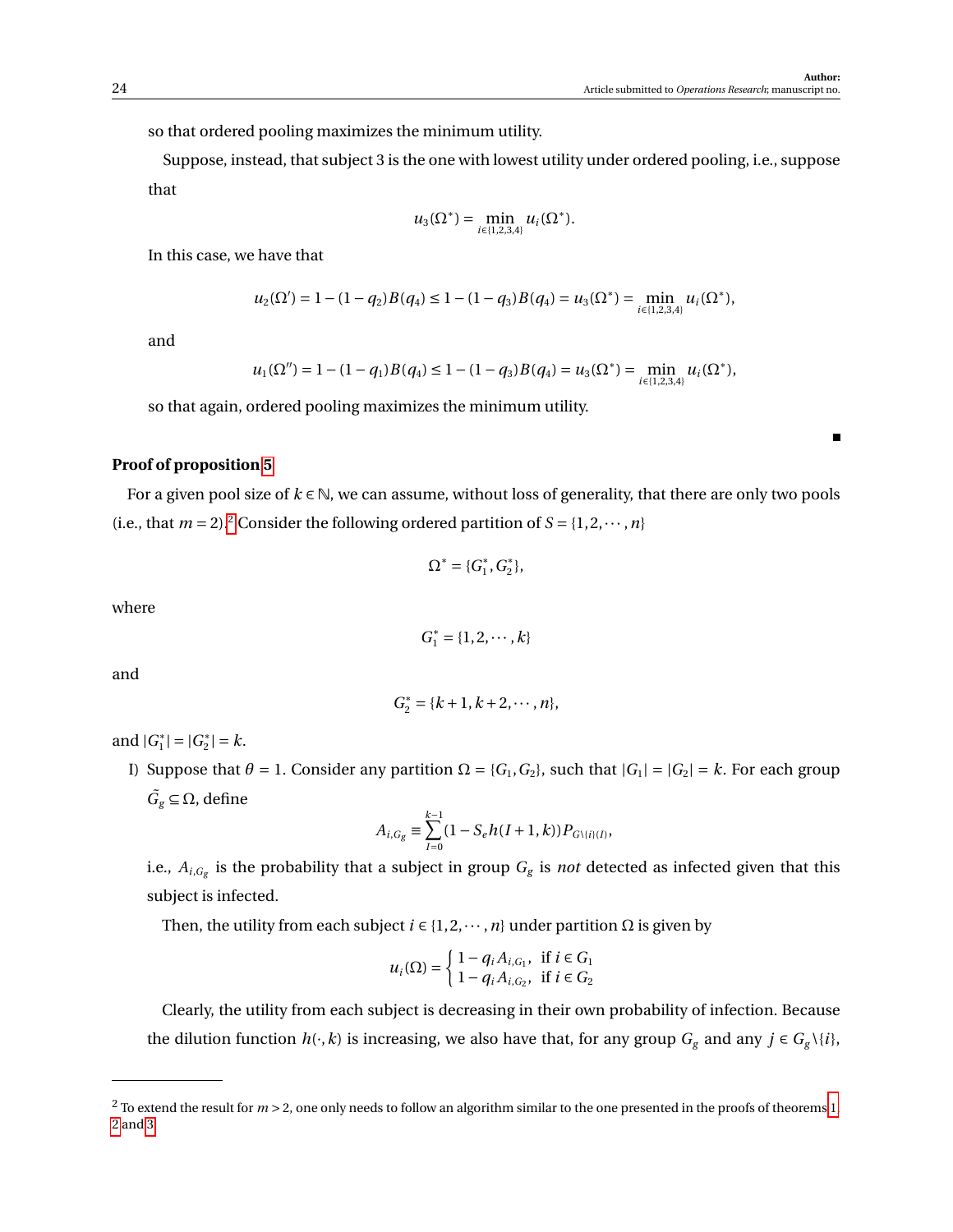$A_{i,G_{\rm g}}$  is decreasing in  $q_j$ . This implies that the utility from any subject is *increasing* in the probability of infection of the subjects he is matched with. Therefore, the subject with lowest utility from each group is the subject who has the highest probability of infection in that group.

Because under ordered pooling subject *n* (i.e., the one with highest probability of infection) is matched with the the *k* − 1 subjects with highest probability of infection excluding subject *n*, we have that subject *n*'s utility is maximized under ordered pooling. Therefore,

$$
u_n(\Omega^*) \ge u_n(\Omega) \ge \min_{i \in S} u_i(\Omega),
$$

as we wanted to show.

II) Suppose that  $\theta = 0$ . Consider any partition  $\Omega = \{G_1, G_2\}$ , such that  $|G_1| = |G_2| = k$ . For each group  $G_g \subseteq \Omega$ , define

$$
B_{i,G_g} \equiv \sum_{I=0}^{k-1} (1 - S_p) h(I, k) P_{G_g \setminus \{i\}(I)},
$$

i.e.,  $B_{i,G_{g}}$  is the probability that a subject in group  $G_{g}$  *is* detected as infected given that this subject is *not* infected.

Then, the utility from each subject  $i \in \{1, 2, \dots, n\}$  under partition  $\Omega$  is given by

$$
u_i(\Omega) = \begin{cases} 1 - (1 - q_i) A_{i, G_1}, & \text{if } i \in G_1 \\ 1 - (1 - q_i) A_{i, G_2}, & \text{if } i \in G_2 \end{cases}
$$

Clearly, the utility from each subject is *increasing* in their own probability of infection. Because the dilution function  $h(\cdot, k)$  is increasing, we also have that, for any group  $G_g$  and any  $j \in G_g \setminus \{i\}$ ,  $B_{i,G_g}$  is *increasing* in  $q_j$ . This implies that the utility from any subject is *decreasing* in the probability of infection of the subjects he is matched with. Therefore, the subject with lowest utility from each group is the subject who has the *lowest* probability of infection in that group.

Because under ordered pooling subject 1 (i.e., the one with lowest probability of infection) is matched with the the *k*−1 subjects with lowest probability of infection excluding subject 1, we have that subject 1's utility is maximized under ordered pooling. Therefore,

$$
u_n(\Omega^*) \ge u_n(\Omega) \ge \min_{i \in S} u_i(\Omega),
$$

as we wanted to show.

## **Proof of theorem [4](#page-0-0)**

Theorem [4](#page-0-0) follows directly from proposition [5](#page-0-0) and theorems [2](#page-0-0) and [3,](#page-0-0) and the fact that, if a partition maximizes the sum of utilities and minimum utility, it also maximizes the utilitarian max-min welfare function for any parameter  $\alpha \in [0,1]$ .

П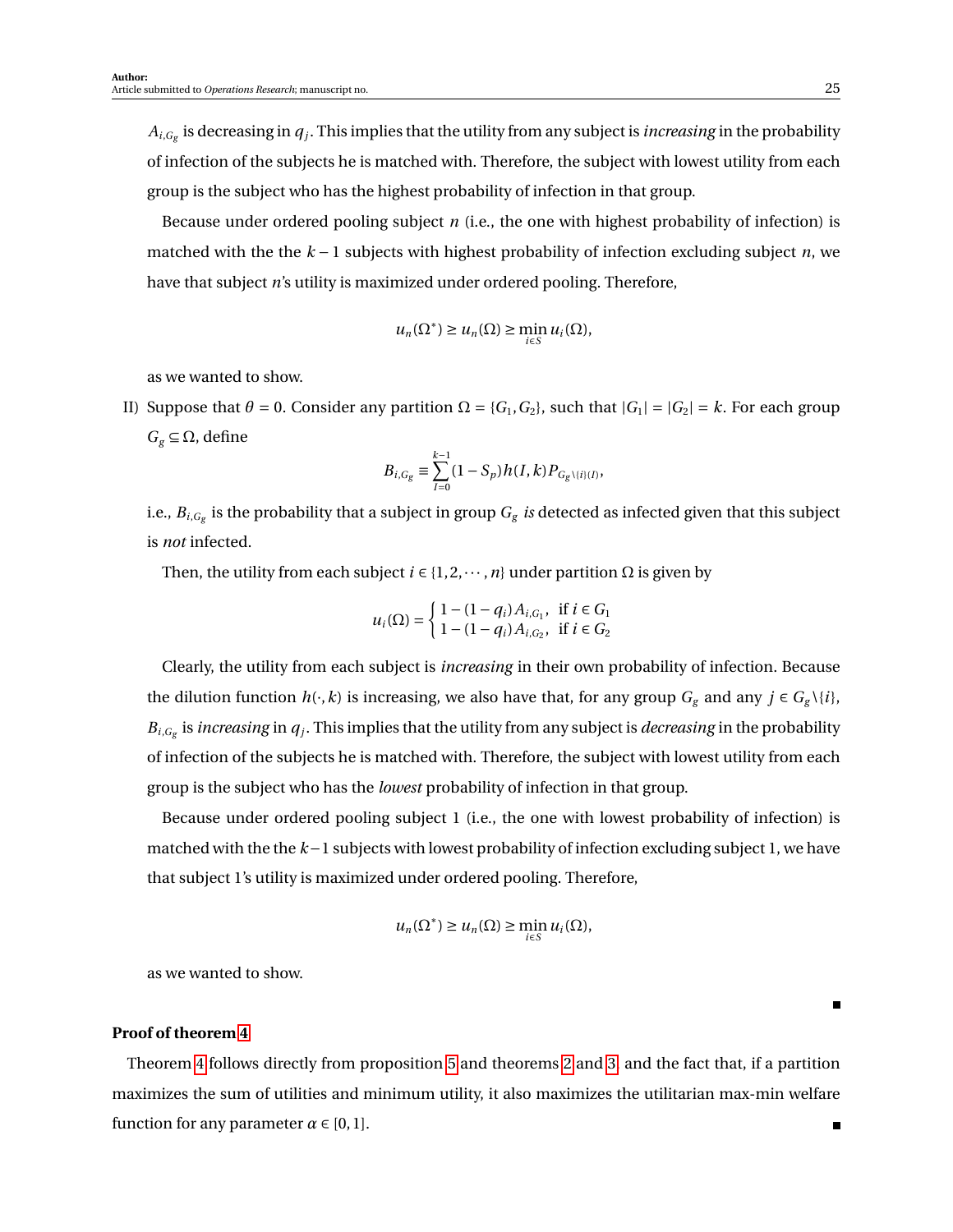## <span id="page-25-0"></span>H. Proof of proposition [6](#page-0-0)

For a given pool of size *k*, and for a given patient *i* belonging to this pool, let *P*<sup>−</sup>*i*(*I*) denote the probability that exactly  $I \leq k-1$  of the other members in the pool are infected. Then the probability that patient *i* is incorrectly diagnosed as not infected is given by

$$
q_i \sum_{I=0}^{k-1} [F(I+1)(1-S_e) + (1 - F(I+1))] P_{-i}(I),
$$

which is greater than or equal to

$$
q_i \sum_{I=0}^{k-1} [F(I+1)(1-S_e) + (1 - F(I+1))(1-S_e)]P_{-i}(I) = q_i(1-S_e),
$$

the probability the subject is incorrectly diagnosed as not infected if he is tested individually.

## <span id="page-25-1"></span>I. Calibrating the dilution function for Chlamydia

Following [Aprahamian, Bish and Bish](#page-0-0) [\(2018\)](#page-0-0), we assume that the dilution function for pooled testing for Chlamydia follows the format

$$
\hat{h}(I,k) = (1 - S_p) + (S_e + S_p - 1)(I/k)^{\alpha}.
$$
\n(31)

In their experiments, [Kacena et al.](#page-0-0) [\(1998](#page-0-0)*a*) found that pools of size *k* = 4 exhibited perfect sensitivity and specificity of

$$
1 - \hat{h}(0,4) = 97/98 = .98.
$$

Because pooled testing with pools of size *k* = 4 exhibited perfect sensitivity, individual testing should also exhibit perfect sensitivity, so we set  $S_e = 1$ . Assuming that specificity is constant among all pool sizes, we must have  $S_p = 1 - \hat{h}(0, 4) = 97/98$ .

In [Kacena et al.](#page-0-0) [\(1998](#page-0-0)*a*), the prevalence of Chlamydia for pools of size  $k = 10$  was given by  $\mu_r = 62/520$ , and the proportion of times infection was detected in infected pooled samples of size  $k = 10$  was given by 37/38. So, following [Aprahamian, Bish and Bish](#page-0-0) [\(2018\)](#page-0-0), we set *α* so that

$$
37/38 = \frac{1}{1 - (1 - \mu_r)^{10}} \sum_{I=1}^{10} \hat{h}(I, 10) \binom{10}{I} \mu_r^I (1 - \mu_r)^{10 - I},
$$

i.e., we choose *α* so that the sensitivity for pools of size 10 obtained in [Kacena et al.](#page-0-0) [\(1998](#page-0-0)*a*) is consistent with the dilution function  $\hat{h}$ . This procedure yields  $\alpha = 0.014302$ .

## <span id="page-25-2"></span>J. Simulations

In this section we use simulated data to compare the performance of ordered vs. random pooling for different combinations of dilution functions and distribution of priors. The family of prior distributions used in this section are the beta distributions displayed in figure [1](#page-26-0) with their corresponding prevalence rates (i.e., the mean of the distribution). For a given distribution, we assume that subjects' probability of infection are independently drawn from that distribution.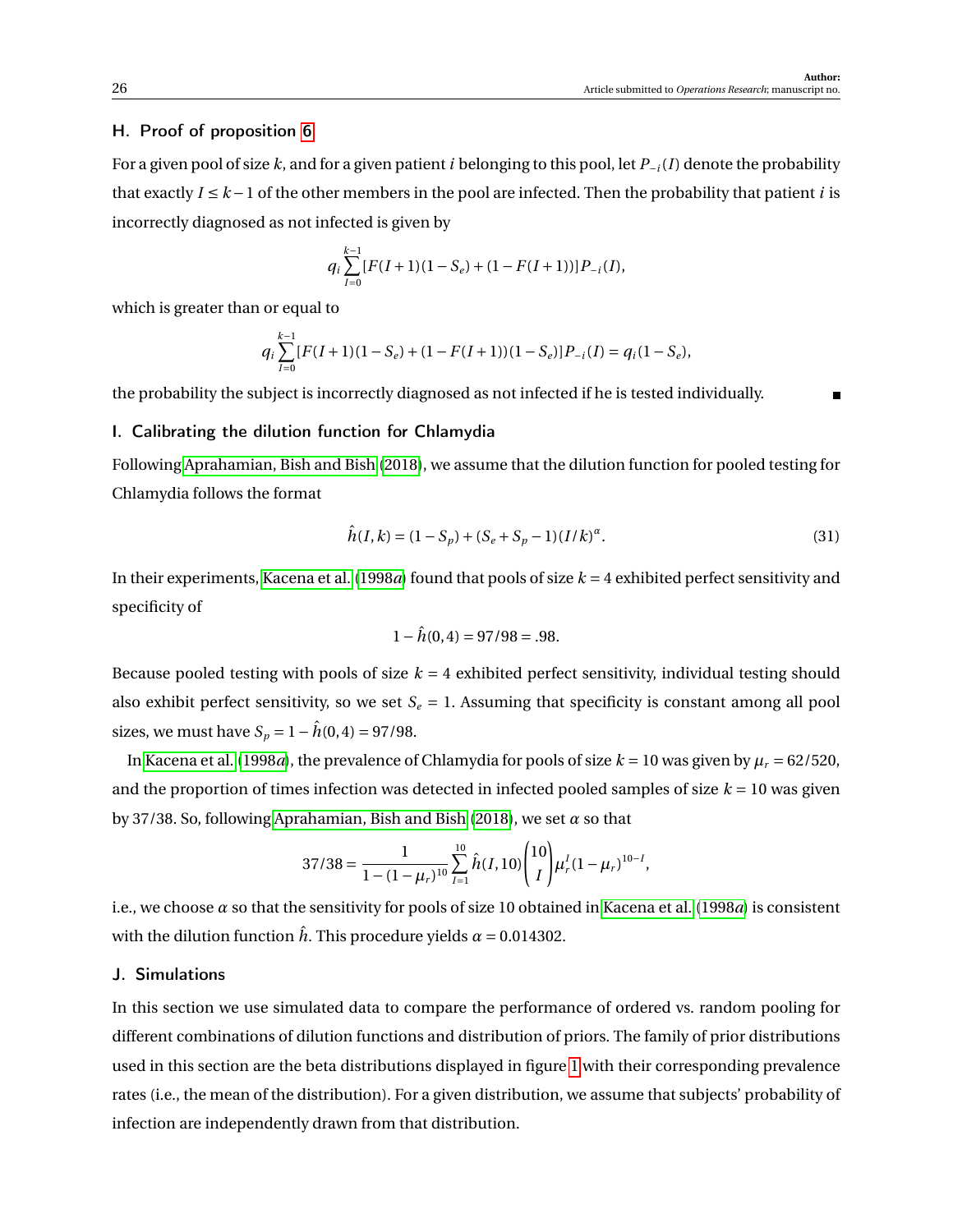<span id="page-26-0"></span>

**Figure 1** Possible distribution of priors, and the prevalence associated with each distribution.

Comparisons of random vs. ordered pooling are depicted in figures [2,](#page-28-0) [3](#page-29-0) and [4,](#page-30-0) which display the simulated percentage reduction in the expected number of tests, expected classification errors, and minimum utility when  $\theta = 0$  (figure [3\)](#page-29-0) and minimum utility when  $\theta = 1$  (figure [4\)](#page-30-0). In the simulations we varied the dilution effect starting with the case in which there is no dilution (figures [2a,](#page-28-0) [3a](#page-29-0) and [4a\)](#page-30-0) and then progressively increasing the dilution effect until we reach the extreme case in which the probability of detecting infection given that there is at lest one healthy subject in the pool equals to one minus the specificity of an individual test (figures [2f,](#page-28-0) [3f](#page-29-0) and [4f\)](#page-30-0).

From figure [2](#page-28-0) we can see that, consistent with theorem [1,](#page-0-0) whenever the dilution function is concave, ordered pooling always generates a lower expected number of tests as compared to random pooling, except when the dilution function is linear, in which case any matching criteria produces the same expected number of tests (see proposition [2\)](#page-0-0).

As to classification errors, notice that, consistent with corollary [4,](#page-0-0) in all of the simulations ordered pooling yields a lower expected number of both types of classification errors when pools are of size *k* = 2.

Moreover, from figure [3a](#page-29-0) we can see that, in the absence of dilution effects, either matching criteria generates the same expected number of false negatives, which is consistent with the results from proposition [1.](#page-11-0)

But from figure [3b](#page-29-0) we can see that when  $h(I, k) = a + b/(1 + e^{-I})$ , a case in which dilution effects exist but are relatively small (the shape of this dilution function is displayed in figure [1\)](#page-0-0), then random pooling may potentially produce a lower expected number of false negatives than random pooling. This happens because in this case hypothesis [1](#page-0-0) is not satisfied, so that other matching criteria, such as random pooling, may potentially produce less false negatives. But notice that in the instances in which ordered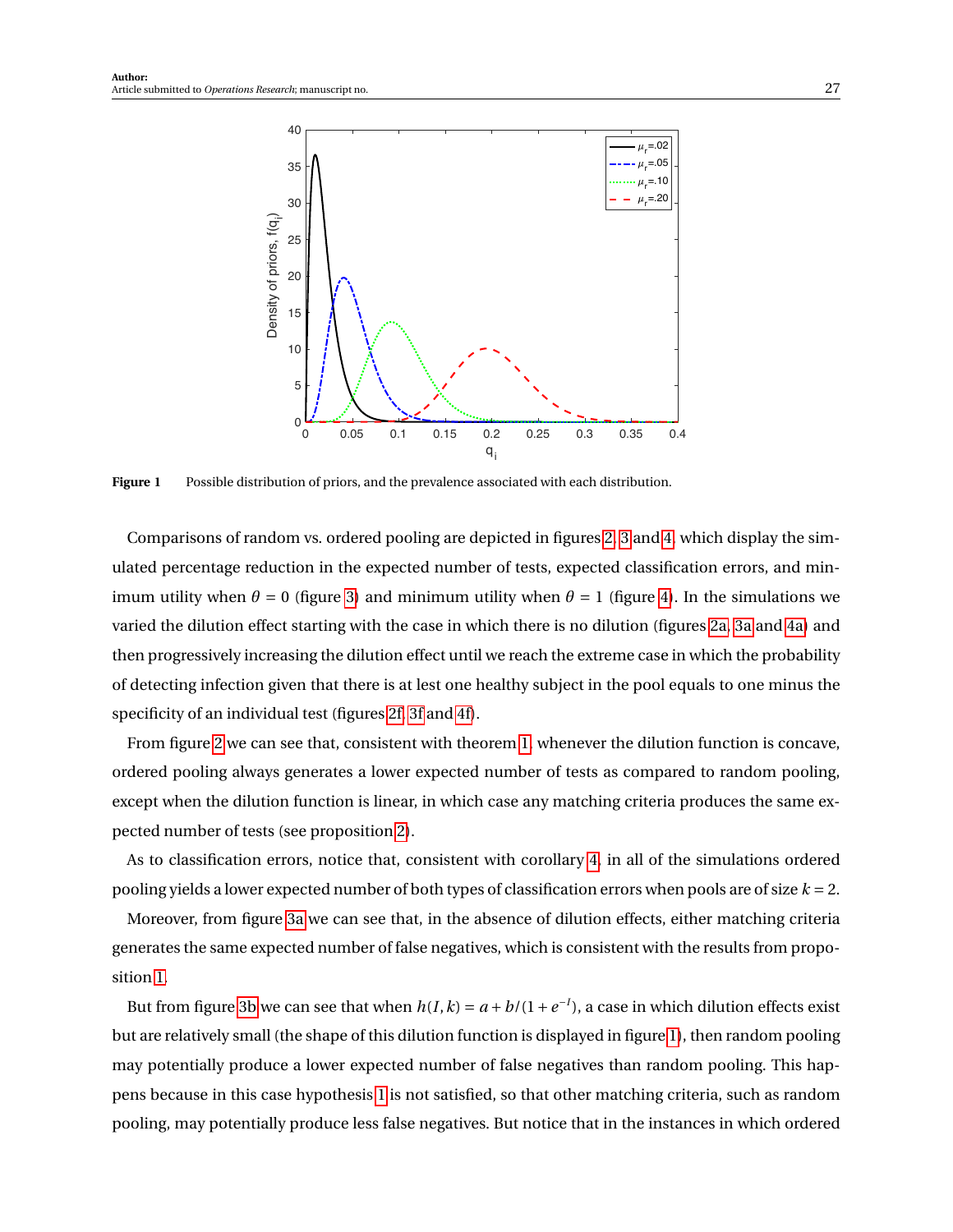pooling produces more false negatives than random pooling, the magnitude of this difference tends to be small, whereas when the opposite holds the difference can be significantly larger. So even if ordered pooling does not minimize the expected number of false negatives under small dilution effects, it may still perform better that other conventional matching criteria, such as random pooling.

Figure [3c](#page-29-0) illustrates that when  $h(\cdot, k)$  displays a mild concavity, ordered pooling performs better than random pooling in terms of minimizing false negatives. That happens because, when *h*(·,*k*) is "not too concave", hypothesis [1](#page-0-0) holds, in which the ordered partition minimizes the expected number of false negatives.

For figures [3d, 3e](#page-29-0) and [3f,](#page-29-0) the dilution function is convex, which is why random pooling generates a lower expected number of false negatives (see theorem [2\)](#page-0-0).

Now looking at the expected number of false positives, we can see from figure [4](#page-30-0) that this attribute goes in the opposite direction of the expected number of false negatives, which is consistent with theorems [2](#page-0-0) and **??**. The only instances in which ordered pooling is guaranteed to minimize both the expected number of false negatives and false positives is when the dilution function *h*(·,*k*) is not too concave and not too convex for a given *k*, i.e., when it satisfies both hypothesis [1](#page-0-0) and hypothesis [2,](#page-0-0) such as when the dilution function is linear (figure [4e\)](#page-30-0).

As to the minimum utility we can see that in general the minimum utility is higher under ordered pooling. In the instances the minimum utility is higher under random pooling, the differences in utilities are usually small, suggesting that ordered pooling performs well in terms of equity.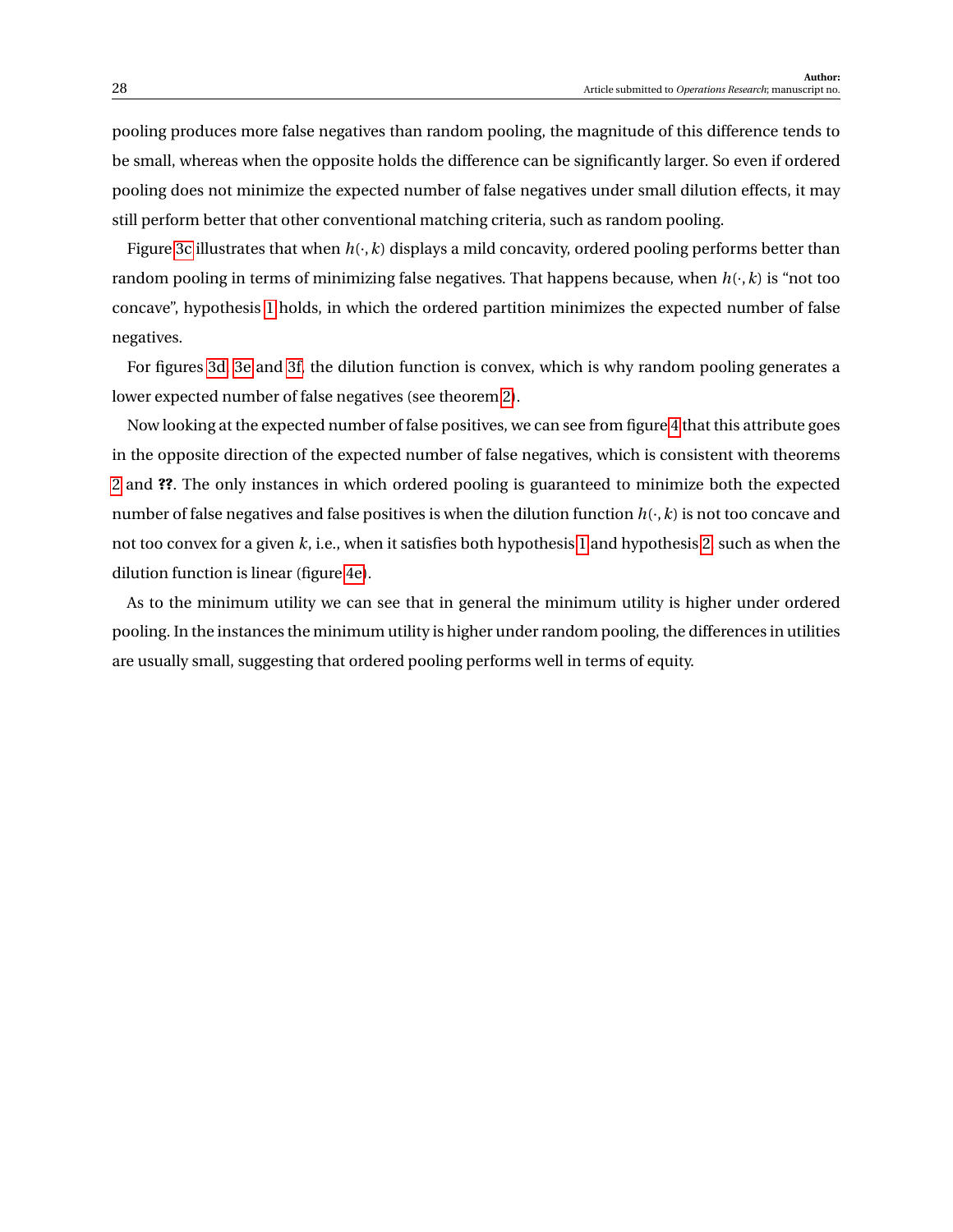<span id="page-28-0"></span>

Figure 2 Percentage reduction of the expected number of tests and expected number of false negatives obtained by performing ordered pooling as opposed to random pooling. The simulations used  $S_e = .97$ ,  $S_p = .95$  and  $n = 1,000$ , and the probabilities of infection,  ${q_i}_{i=1}^n$ , were drawn from one of the beta distributions depicted in figure [1.](#page-26-0) Each plot is based on a different dilution function *h*. The parameters *a* and *b* of each dilution function were chosen so that *h*(0, *k*) = 1 − *Sp* and *h*(*k*, *k*) = *Se*.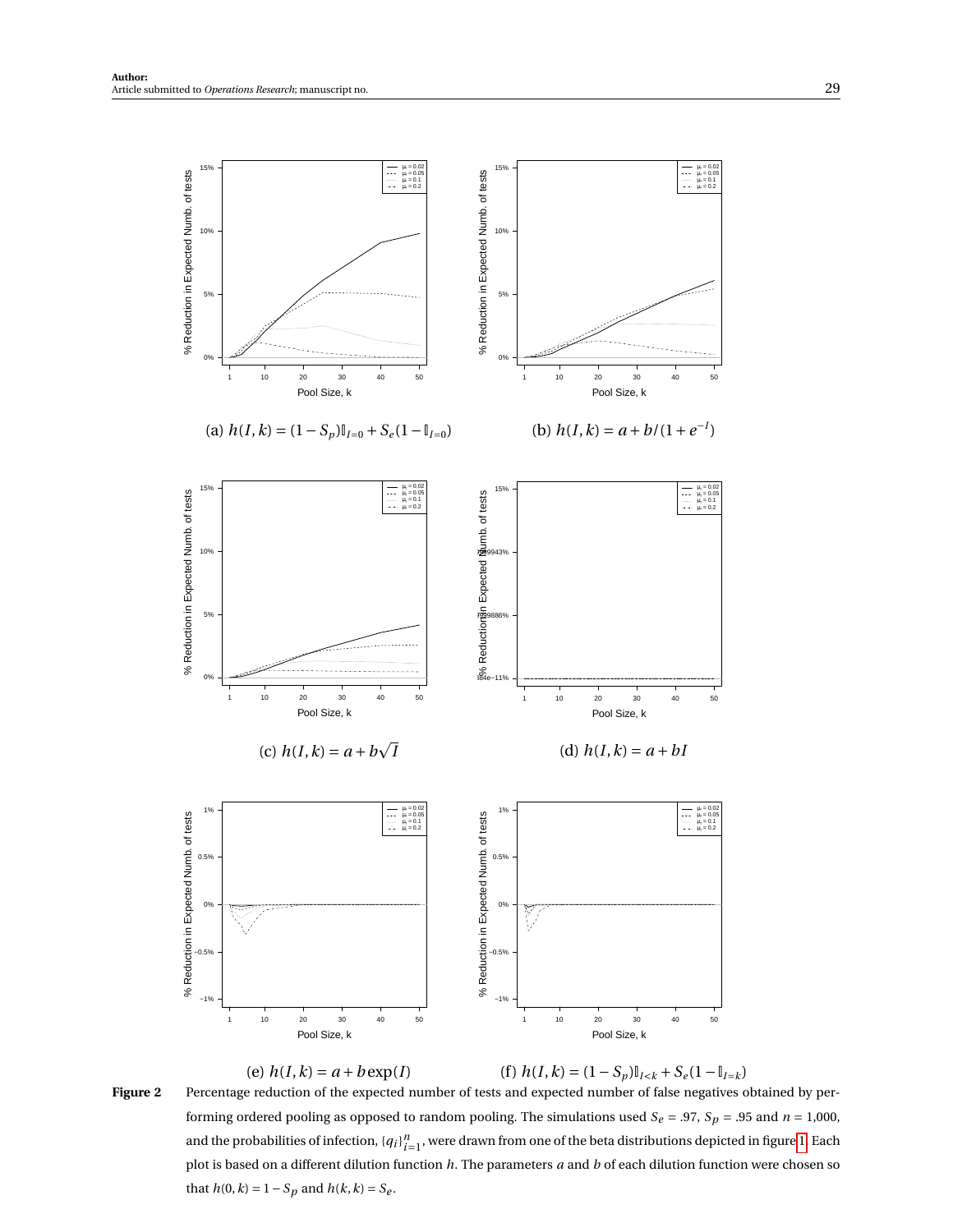<span id="page-29-0"></span>

Figure 3 Percentage reduction of the expected number of false negatives and percentage increase in the minimum utility when all weight on misclassification is put on false negative errors (i.e.,  $\theta = 0$ ). The simulations used  $S_e = .97$ ,  $S_p =$ .95 and  $n = 1,000$ , and the probabilities of infection,  ${q_i}_{i=1}^n$ , were drawn from a beta distribution using different  $\alpha$ and *β* parameters. Each graph uses a different dilution function *h*(·,·). The parameters *a* and *b* from each dilution function were chosen so that  $h(0, k) = 1 - S_p$  and  $h(k, k) = S_e$ .